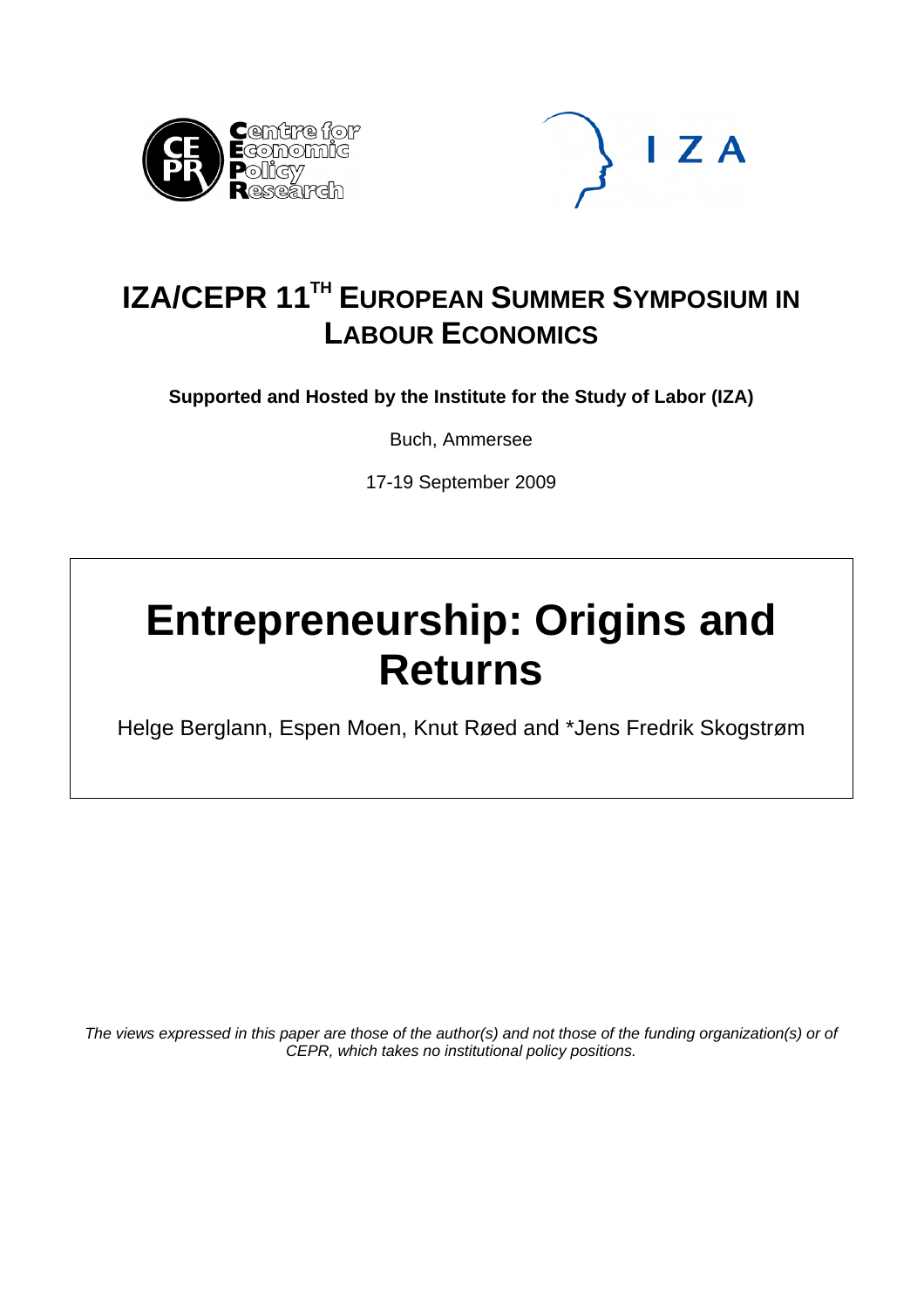IZA DP No. 4250

## **Entrepreneurship: Origins and Returns**

Helge Berglann Espen Moen Knut Røed Jens Fredrik Skogstrøm

June 2009

Forschungsinstitut zur Zukunft der Arbeit Institute for the Study of Labor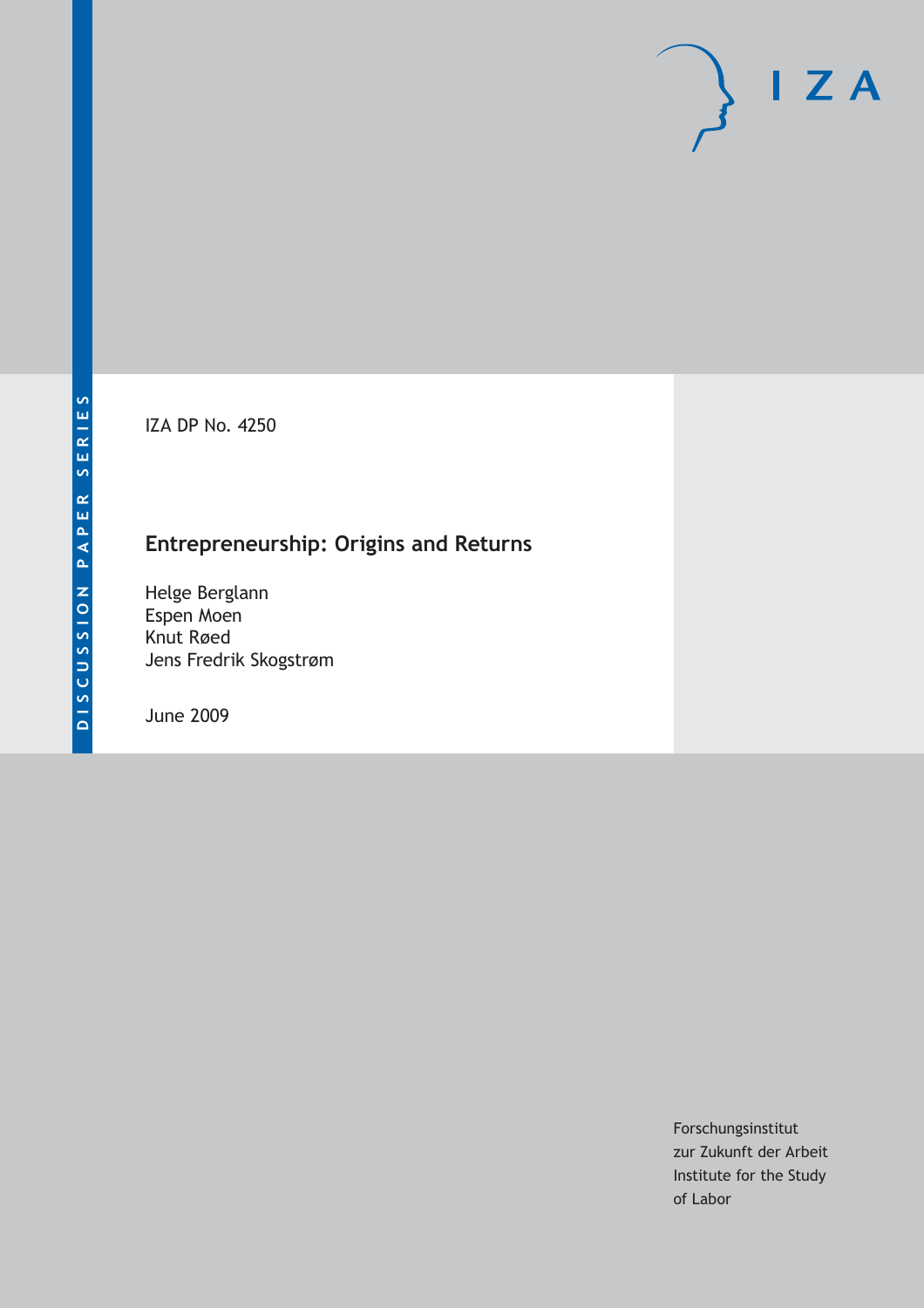## **Entrepreneurship: Origins and Returns**

## **Helge Berglann**

*Norwegian Agricultural Economics Research Institute (NILF)* 

## **Espen Moen**

*Norwegian School of Management (BI)* 

### **Knut Røed**

*Ragnar Frisch Centre for Economic Research and IZA* 

### **Jens Fredrik Skogstrøm**

*Ragnar Frisch Centre for Economic Research* 

### Discussion Paper No. 4250 June 2009

IZA

P.O. Box 7240 53072 Bonn Germany

Phone: +49-228-3894-0 Fax: +49-228-3894-180 E-mail: [iza@iza.org](mailto:iza@iza.org)

Any opinions expressed here are those of the author(s) and not those of IZA. Research published in this series may include views on policy, but the institute itself takes no institutional policy positions.

The Institute for the Study of Labor (IZA) in Bonn is a local and virtual international research center and a place of communication between science, politics and business. IZA is an independent nonprofit organization supported by Deutsche Post Foundation. The center is associated with the University of Bonn and offers a stimulating research environment through its international network, workshops and conferences, data service, project support, research visits and doctoral program. IZA engages in (i) original and internationally competitive research in all fields of labor economics, (ii) development of policy concepts, and (iii) dissemination of research results and concepts to the interested public.

IZA Discussion Papers often represent preliminary work and are circulated to encourage discussion. Citation of such a paper should account for its provisional character. A revised version may be available directly from the author.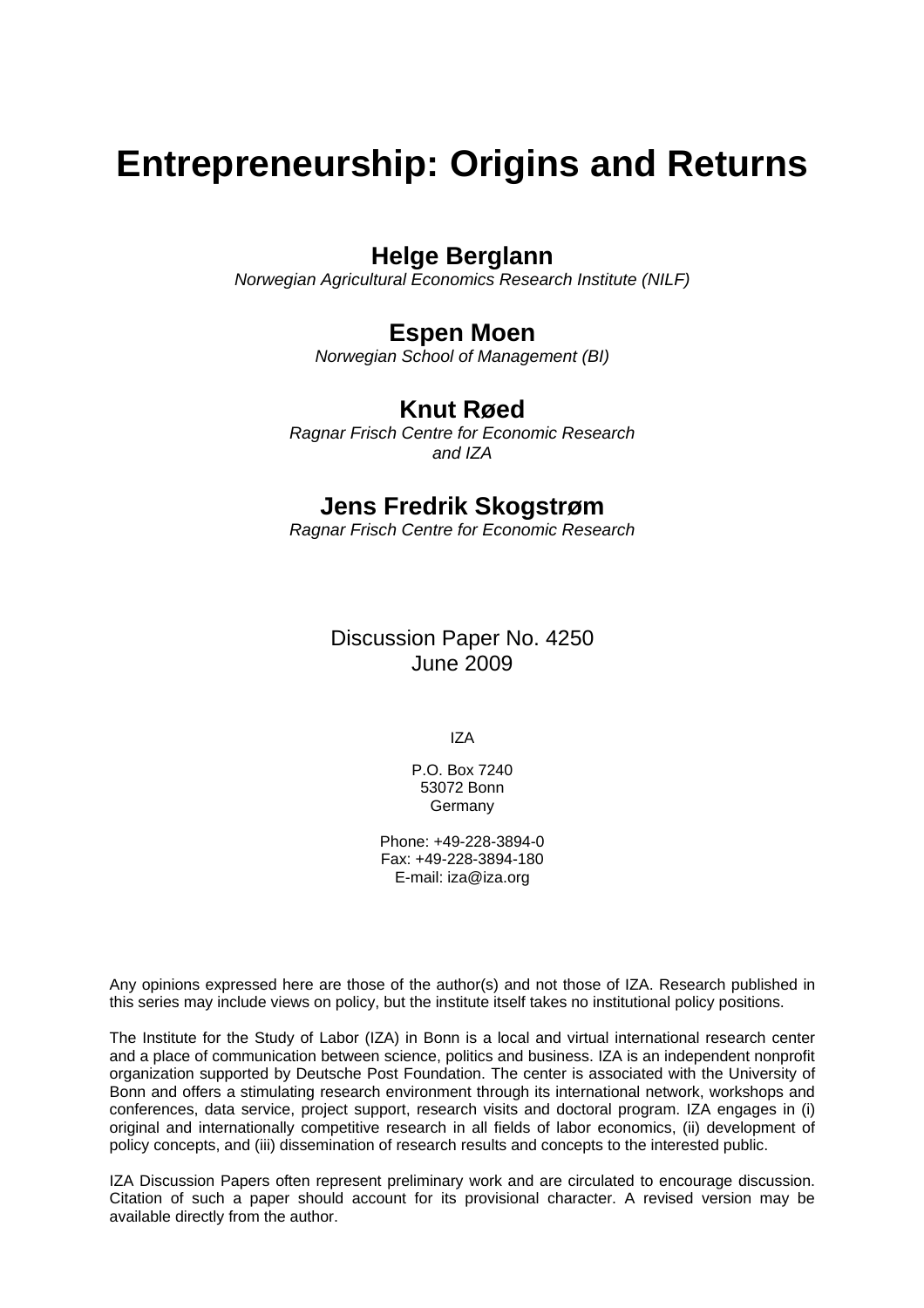IZA Discussion Paper No. 4250 June 2009

## **ABSTRACT**

## **Entrepreneurship: Origins and Return[s\\*](#page-3-0)**

We examine the origins and outcome of entrepreneurship on the basis of exceptionally comprehensive Norwegian matched worker-firm-owner data. In contrast to most existing studies, our notion of entrepreneurship not only comprises self-employment, but also employment in partly self-owned limited liability firms. Based on this extended entrepreneurship concept, we find that entrepreneurship tends to be profitable. It also raises income uncertainty, but the most successful quartile gains much more than the least successful quartile loses. Key determinants of the decision to become an entrepreneur are occupational qualifications, family resources, gender, and work environments. Individual unemployment encourages, while aggregate unemployment discourages entrepreneurship.

JEL Classification: L26, M13

Keywords: entrepreneurship, self-employment, spin-offs

Corresponding author:

 $\overline{a}$ 

Knut Røed The Ragnar Frisch Centre for Economic Research Gaustadalléen 21 0349 Oslo **Norway** E-mail: [knut.roed@frisch.uio.no](mailto:knut.roed@frisch.uio.no)

<span id="page-3-0"></span><sup>\*</sup> This research is part of the research project "R&D, Industry Dynamics and Public Policy" financed by the Norwegian Research Council. Thanks to Sara Carter, Rolf Golombek, Lars Kolvereid, Karen Helene Ulltveit-Moe, and Paul Westhead for comments and discussions.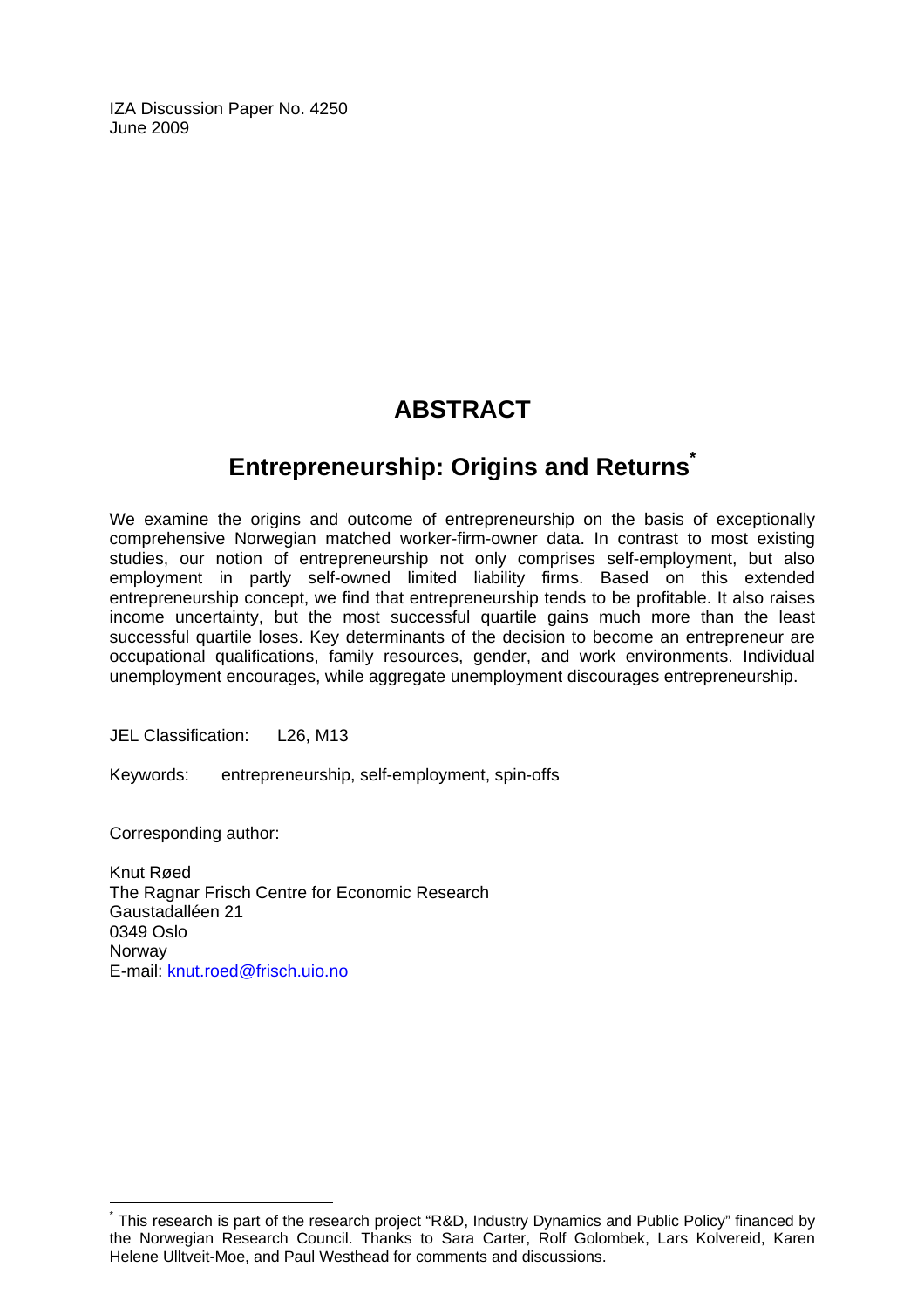#### **1. Introduction**

This paper provides a comprehensive empirical assessment of entrepreneurship in Norway. Based on a panel of complete administrative worker-firm-owner data from 2000 through 2005, we examine the determinants behind the decision to become an entrepreneur, as well as the outcome of that decision, in terms of the pecuniary rewards it offers to the entrepreneur. The paper contributes to the already extensive empirical literature by introducing a novel definition of entrepreneurship. Most existing studies follow Hamilton (2004) and interpret entrepreneurship as equivalent to self-employment; see, e.g., Van der Sluis *et al*. (2008) for a recent survey. We argue that this definition is too narrow for our purpose, as the founders of new enterprises often become employees in the firms they created. We therefore extend the definition of entrepreneurship to include persons who are employed in a firm in which they are significant owners, directly or indirectly through ownership in other firms. This extension raises the number of entrepreneurs in Norway by 81 percent compared to an entrepreneurship definition based on registered business earnings from self-employment only. And importantly, the additional entrepreneurs identified through the data on limited liability companies turn out to be among the most successful; hence they change our understanding of how entrepreneurial endeavors are rewarded in the market.

The results presented in this paper are based on three different methodological approaches. We start out with a simple cross-sectional probability model accounting for the prevalence of entrepreneurship at a given point in time. This analysis focuses on the impacts of gender, age, social and economic background, and educational attainment. We then turn to a model explaining the *transitions into* entrepreneurship, from regular employment and unemployment, respectively. These analyses focus on how conditions relating to the initial state, e.g., in the form of an existing employer's productivity and profitability, affect the decision to embark on entrepreneurship. Finally, we exploit the statistical transition models to establish matched comparison groups to the individuals who actually became entrepreneurs, with the purpose of investigating the short- and medium term private returns to entrepreneurship. Throughout the paper, we maintain a sort of bird's-eye view and seek to distinguish the empirically important mechanisms from the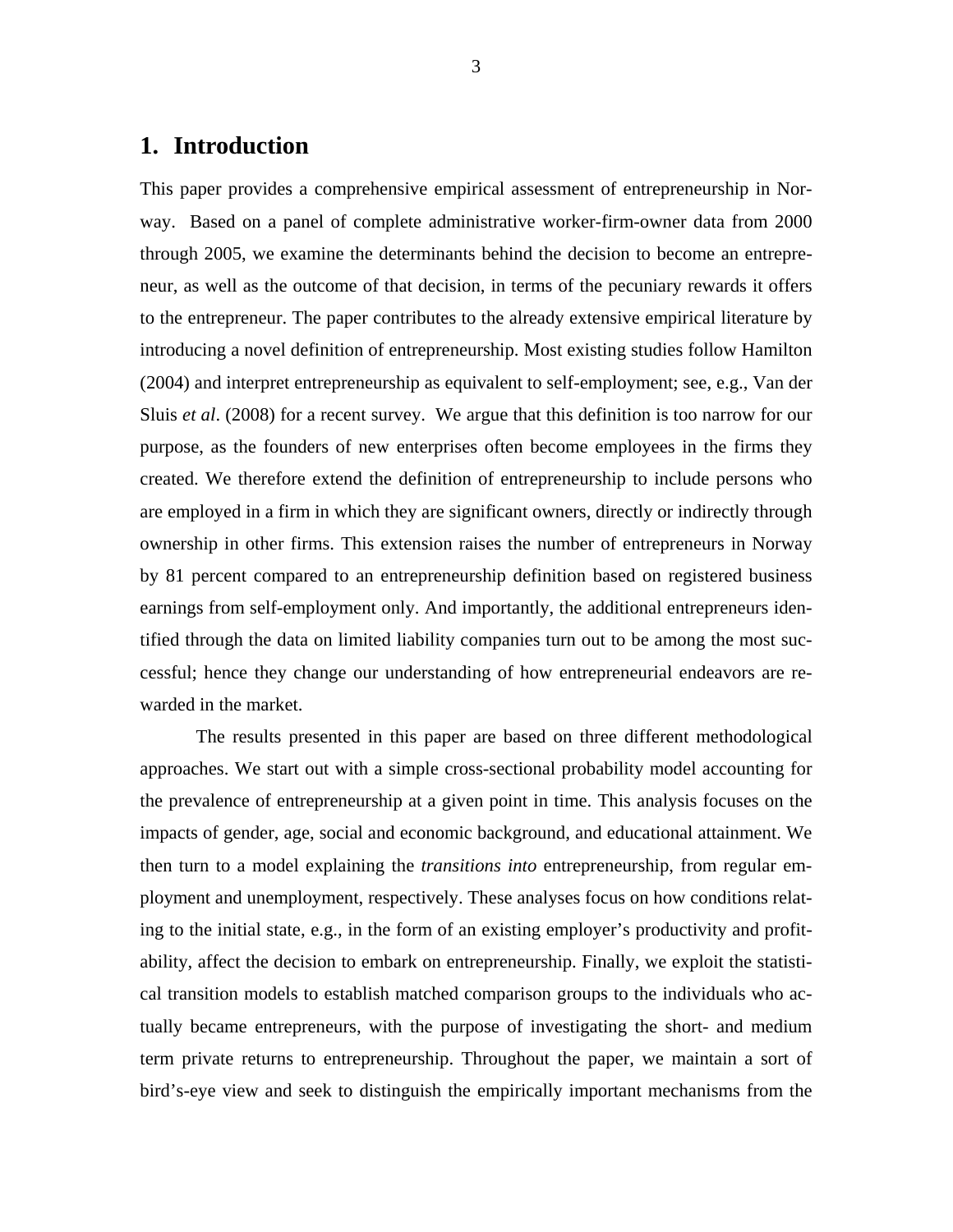unimportant; we are therefore broad in our approach, and do not go deeply into any single research question. The latter is on our agenda for future research.

The existing entrepreneurship literature mirrors two very different ideas of what entrepreneurship is about. The first focuses on value *creation*; i.e., it builds on the Schumpeterian notion of the entrepreneur as the economy's innovator. According to OECD (2003; 2005), around 20-40 per cent of the overall labor productivity growth in eight major industrialized countries can be directly attributed to the reallocation of inputs arising from the entry of new and the exit of old firms. A dynamic economy needs entrepreneurial risk-takers to advance the process of creative destruction by which obsolete ideas and technologies are replaced by new ones. In the words of Schumpeter himself (1947, p. 151), the entrepreneur is responsible for "the doing of new things or the doing of things that are already being done in a new way". Not all entrepreneurial activities are innovative, however. And a high rate of firm formation may arise from static market characteristics, rather than from particularly innovative agents. The second line of thought focuses on entrepreneurship as a tool for value *appropriation*. It rests on the idea that the prospects for obtaining an owner's rent in a particular market depend on production technology and market structure. Entrepreneurship is predicted to be prevalent in sectors/occupations where the physical capital requirements are limited, where the minimum efficient scale is low, and where the employees have direct contact with customers so that they can easily carry their customer base to a new firm.

The empirical evidence presented in this paper shows that the latter notion of entrepreneurship has left more conspicuous traces in the data than the former, in the sense that the most entrepreneurial workers are not the engineers, the businessmen, and the scientists, but rather the dentists, the veterinaries, and the hairdressers. According to our entrepreneurship definition, the observed entrepreneur rate among hairdressers is in fact almost ten times as large as the entrepreneur rate among scientists with PhD. This does of course not rule out a significant role for entrepreneurship as a force of innovation and value creation. But it does suggest that any meaningful empirical analysis of entrepreneurship needs to take the individuals' educational and occupational choices into account. And while the length of education turns out to be a poor predictor for entrepreneurship decisions, the *type* of education is among its key determinants. This phenomenon also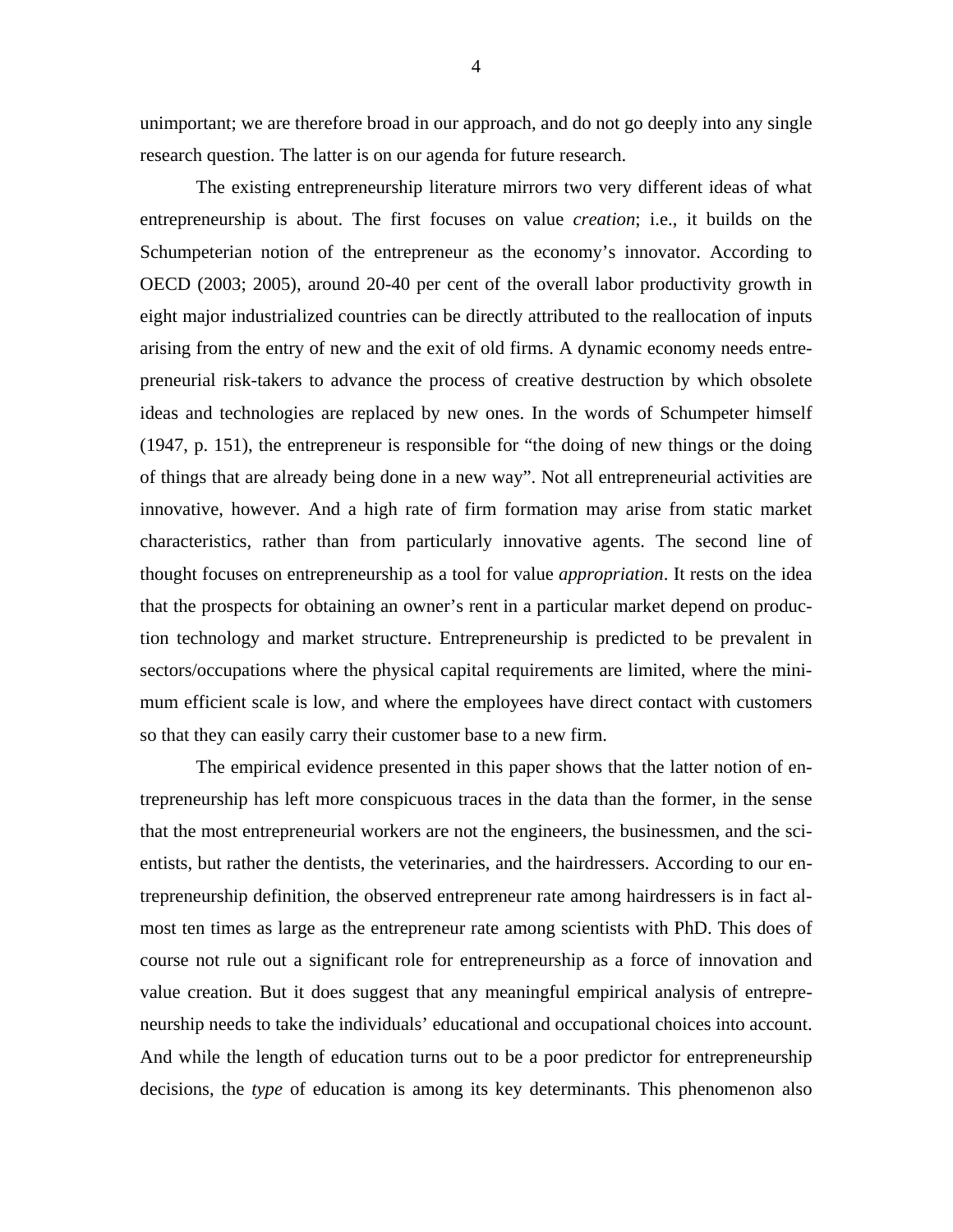gives rise to a somewhat surprising intergenerational transmission mechanism. We find that social background – as captured by the level of parents' education – is virtually uncorrelated with the offspring's entrepreneur propensity. This changes fundamentally, however, when we condition on the type and level of the offspring's own education. The upshot is that highly educated parents tend to encourage their offspring to take a high – but thereby also a fairly "un-entrepreneurial" – education; but given the offspring's educational choice, the high-education family background breeds entrepreneurship.

Regardless of family background and occupation, *gender* seems to be a major determinant of entrepreneurship. Norway is normally considered a country with relatively equal opportunities for men and women. This is reflected in one of the world's highest female employment rates, and in the fact that there are almost no differences in the overall participation rates of men and women; see, e.g., OECD (2007, pp. 247-248). We find, however, that this pattern of gender equality does not at all apply to entrepreneurship. According to our entrepreneurship definition, the fraction of entrepreneurs in the Norwegian workforce is as much as 3.4 times larger for men than for women, indicating a much larger gender-divide that what can be inferred from data on self-employment only. Moreover, the gender differences are virtually unaffected by conditioning on educational/occupational choices.

We examine the origins of entrepreneurship by analyzing the decision to leave a regular job for entrepreneurship, or to escape unemployment by means of starting a business activity. There is an active literature on spinoff formation; see for instance Sleeper (1998), Klepper and Sleeper (2002), Agarwal et al (2004), and Hellman (2006), aiming at identifying the type of firm characteristics that foster entrepreneurship and spinoffs. We make a novel contribution to this literature by exploiting our access to audited accounts for all Norwegian limited liability firms to investigate the impacts of a firm's economic performance on the entrepreneurship propensity among its employees. We find that entrepreneurship increases with a firm's profitability and declines with its value added per employee; hence by allocating a low share of the factor income to its workers, a firm incites its employees to start their own business. We show that *un*employed jobseekers have a higher probability of starting their own businesses than fully employed workers, but that *under*employed workers are the most entrepreneurial of all. Downsizing of exist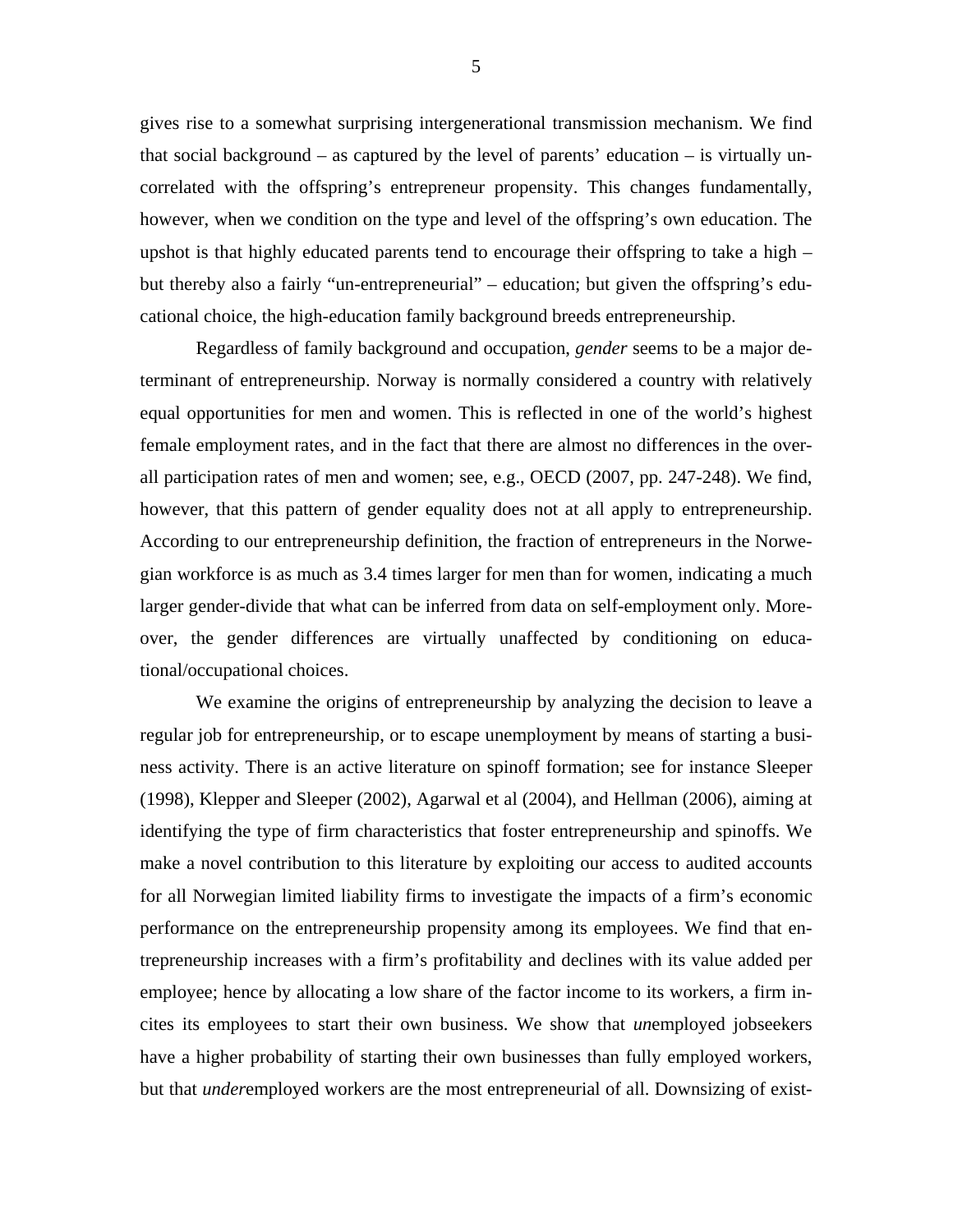ing firms also breeds entrepreneurship among the (potentially) affected employees. Apparently, the process of job destruction does contain some seeds of creativity. However, conditional on labor market status (employment or unemployment), we find that high and rising occupation-specific aggregate unemployment discourages entrepreneurship. Thus, while individual joblessness encourages entrepreneurship, aggregate unemployment discourages it.

For both employed and unemployed individuals, we find that the entrepreneurship propensity is highly correlated to the level of "available" wealth, either owned by oneself, the spouse, or the parents. This may reflect decreasing absolute risk aversion, the prevalence of credit constraints, and/or spurious correlation arising from a selective distribution of assets. Insurance against failed entrepreneurship is also provided by the earnings of other household members. We find an interesting gender-twist in the estimated impacts of family resources, though, which to our knowledge has not previously been identified in the literature: Married men are much more responsive than married women towards the levels of the spouse's wealth and earnings. Own wealth, on the other hand, has a stronger effect on female than on male entrepreneurship.

The existing empirical literature tends to indicate that entrepreneurship does not pay off economically, and that entrepreneurship is primarily motivated by non-pecuniary factors, such as personal pursuit of autonomy and job satisfaction. Parker (2004, p 16) refers to the "tentative emerging consensus" that entrepreneurs earn less than employees. Hamilton (2000) provides evidence that many workers are actually willing to forgo significant earnings premiums as employees in order to remain self-employed. And questionnaire analyses invariably show that the search for independence and the desire to fully exploit own skills are ranked much higher among the determinants of new firm formation than the pursuit of monetary rewards; see Santarelli and Vivarelli (2007). Our findings challenge the "emerging consensus" that entrepreneurship does not give rise to personal economic gains. We find that there is in most cases a significant income premium associated with entrepreneurship, but that this expected premium has to be traded off against higher income variability, just as we would expect from theoretical considerations; see Iyigun and Owen (1998). And quite interestingly, given the gender patterns de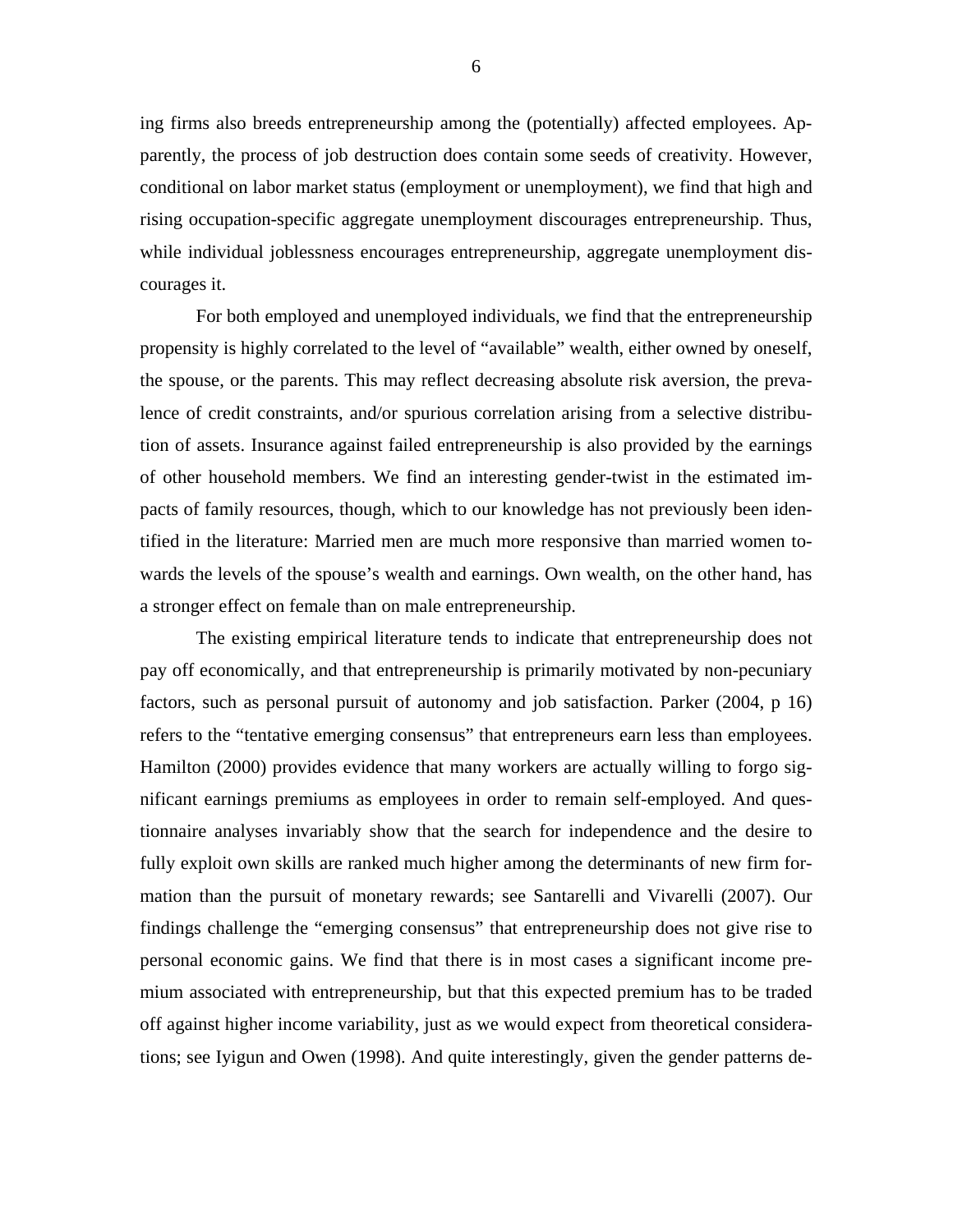scribed above, we find that the income premium associated with the entrepreneurship decision tends to be larger for women than for men.

#### **2. Data and definition of entrepreneurship**

The analyses in this paper rely on three blocks of administrative register data. The first block contains comprehensive information on economic activities for all residents in Norway, based on employment registers, tax records, unemployment registers, social security files and education registers. This block also contains detailed information on demographics and other background variables, such as age, gender, education, nationality, family background, marital status, children, wealth, previous earnings, and place of residence. The second block contains annual audited accounting data for the majority of firms in Norway, including all limited liability companies.<sup>1</sup> The third data-block lists the major owners and board members of all limited liability companies. An owner is recorded if his/her/its share in a company exceeds 3 percent. Importantly, the three blocks contain the same (encrypted) individual as well as firm identification numbers, making it possible to merge information on, e.g., labor market activity, firm ownership, and firm performance at the individual (owner) level.

 We exploit the three data-blocks to identify a *main economic activity* by October 1 each year (2000-2005) for all residents in Norway. The mutually excluding main activities are i) regular employment, ii) entrepreneurship, iii) education, iv) unemployment, v) retirement or disability pension, and vi) other. The latter of these activities comprises individuals for which it is difficult to establish a single main activity (due to combination of multiple apparently minor activities) or for which none of the other five activities are recorded (members of the armed forces, homemakers, temporary migrants).

Our notion of entrepreneurship includes self-employment in the form of sole proprietorship as well as regular employment in partly self-owned limited liability companies and partnerships. According to this definition, an entrepreneur is a person who takes

 $\overline{a}$ 

 $1$  The audited accounts are recorded for all enterprises with an obligation to keep accounts, in addition to a number of firms registering their accounts voluntarily. All limited liability and state-owned companies and most general and limited partnerships are obliged to keep accounts. Sole proprietorships are obliged to keep accounts if their assets exceed NOK 20 million or if they employ more than 20 man-labor years.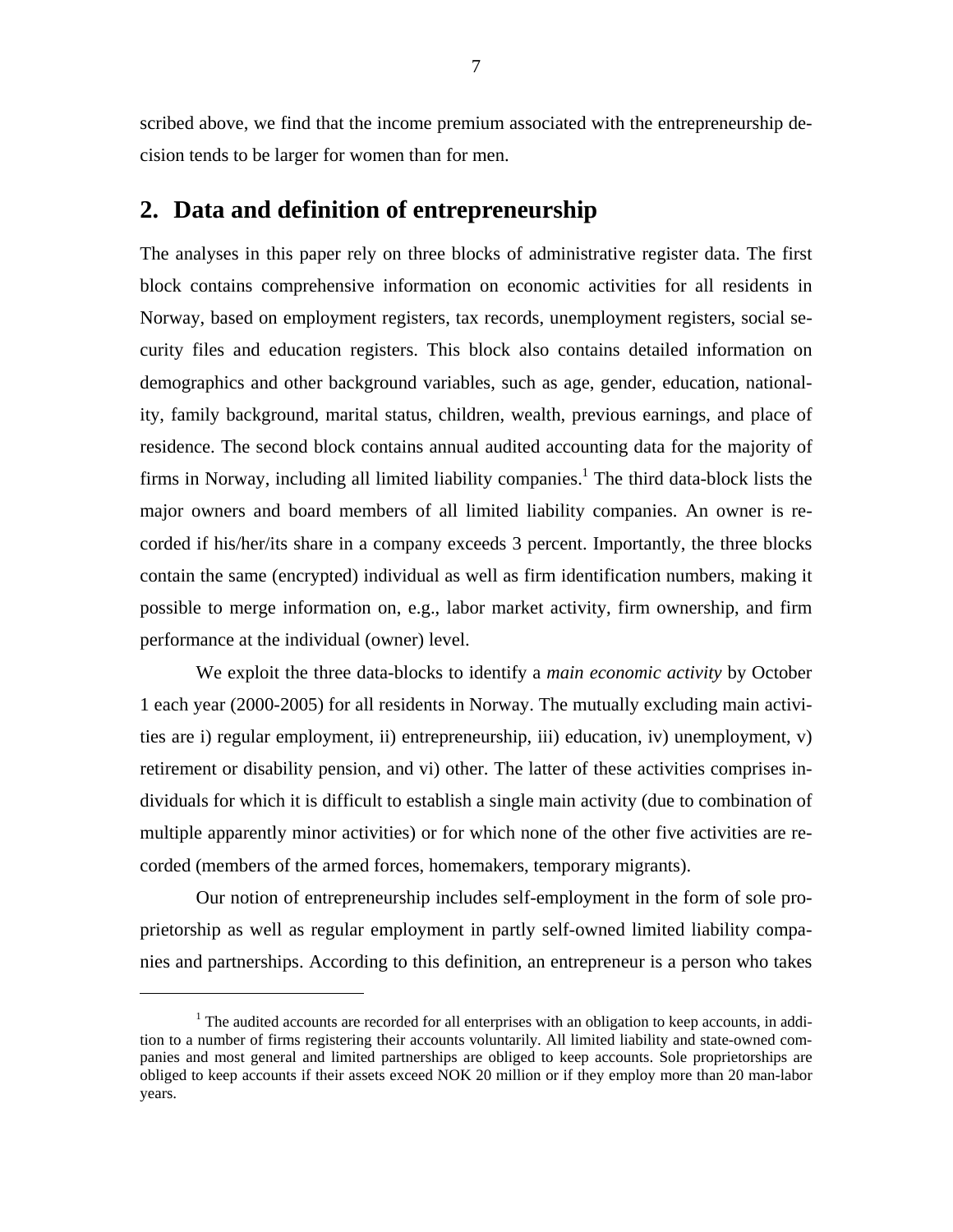actively part in managing a company in which he/she also invests capital and thus bears a significant part of the economic risks involved. The mode of ownership is of secondary importance. More precisely, we define an entrepreneur as a person who is either employed in a firm in which he or she directly or indirectly is a major/active owner (defined as either controlling at least 30 percent of the company or controlling at least 10 percent of the company *and* being a board member or a chief executive) *or* who runs his or her own business as a sole proprietor. Identification of active owners in limited liability companies is a non-trivial exercise, given the high frequency of cross-ownership among companies. A typical situation is that a person is fully employed in a company A and at the same time is a major owner in another company B, indicating (at first sight) that employment is the main economic activity. By closer inspection, however, it may turn out that company A is owned partly or wholly by company B, sometimes through a third company C (or through several company linkages). Hence, in order to correctly identify the active owners – our entrepreneurs – we use the data to trace out the degrees of *ultimate* ownerships. Note, however, that we do not define a person as an entrepreneur if earnings from fulltime employment in another firm (which the person does not own according to the definition above) exceed earnings from the owned business activity; i.e., we require that entrepreneurship is *the most important* economic activity.

As a result, we end up with a rather comprehensive concept of entrepreneurship, which is closer to the notion of "having created an enterprise" than the narrower concept of "self-employment" typically encountered in the empirical literature. As it turns out, the extension to also count "employed owners" as entrepreneurs raises the number of entrepreneurs in Norway by 81 percent compared to an entrepreneurship definition based on administratively registered business earnings from self-employment only. Compared to the more commonly applied survey based definition of self employment (from labor force sample surveys) it raises the number of entrepreneurs by around 25 percent.

## **3. Descriptive statistics – entrepreneurship in Norway**

The upper panels of Figure 1 display the distribution of main economic activities for the whole Norwegian working-age population by gender and age in 2005. The first striking observation is that entrepreneurship is much more prevalent among men than women.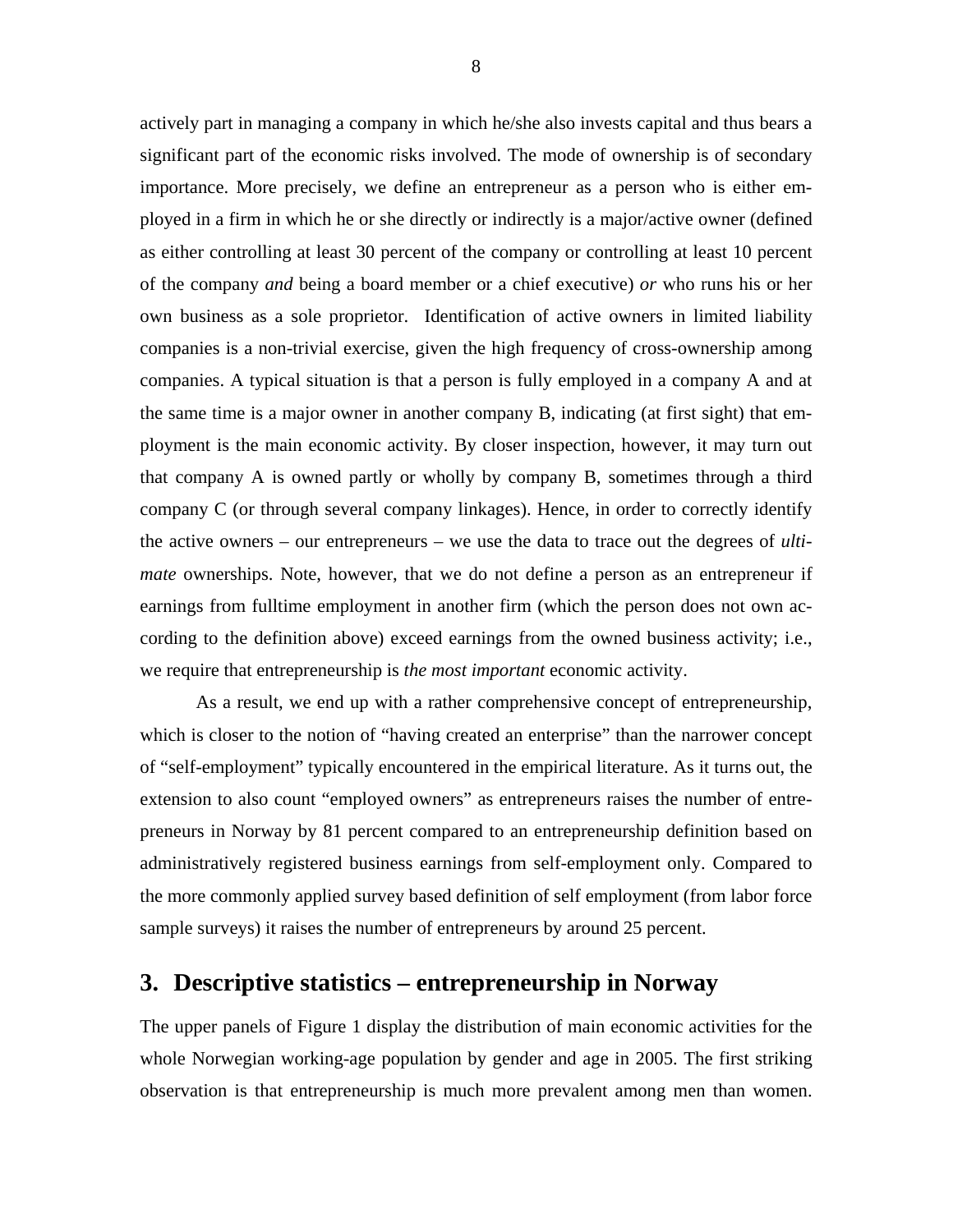The age profiles also differ across gender; the peak entrepreneurship age is 52 for men (with 13.4 percent of the population) and 47 for women (with 3.6 percent of the population). It is worth noting that the fractions in regular employment are very similar for men and women, although the decline starts much earlier for men (around age 37) than for women (around age 49), largely reflecting the rising entrepreneurship propensity among men.



Figure 1. Main economic activity in 2005, by gender and age. Upper panels show fraction of population in each state. Lower panels show the fraction of entrepreneurs among those who are either employed by others or entrepreneur.

The lower panels of Figure 1 display the "entrepreneur rate", defined as the fraction of entrepreneurs among those who are either in regular employment or in entrepreneurship. For men, this rate rises gradually until the mid 40's, after which it stabilizes around 16-17 percent. It then again rises sharply after the age of 60, reflecting that employed workers tend to retire much earlier than entrepreneurs. For women, the entrepreneur rate stabilizes already in the mid 30's around a level of 4-5 percent. After the age of 60, it rises as a result of early retirement among employees. On average, the entrepreneur rate in our 2005 data is 9.1 percent; 13.4 percent for men and 4.0 percent for women. In comparison, the "self-employment" rates reported from labor force sample surveys for the same year were 7.4 percent for all workers, 10.2 percent for men, and 4.5 percent for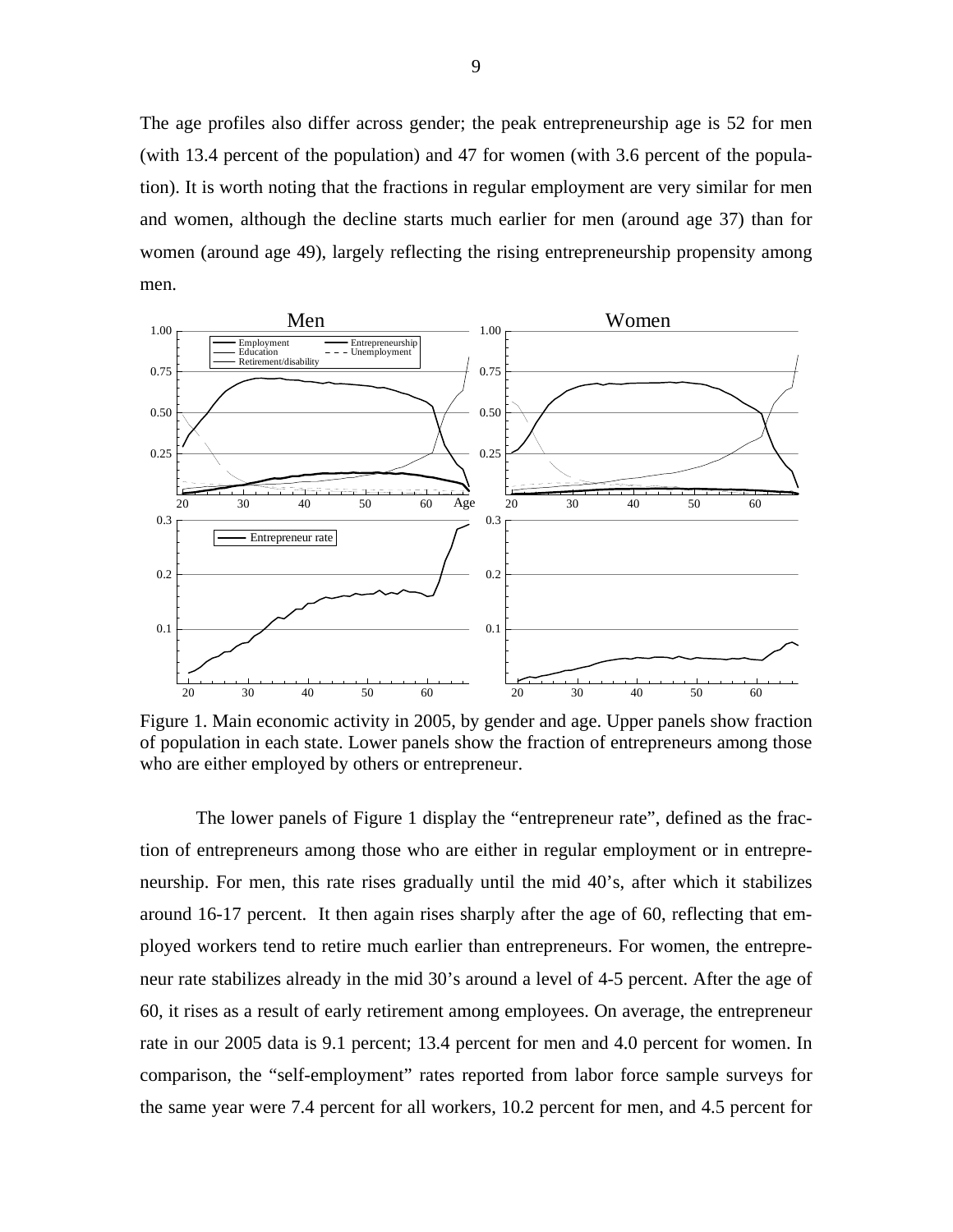women (OECD, 2008). Hence, it is clear that *for men*, our entrepreneur definition covers a significantly larger fraction of the Norwegian workforce than the survey-based selfemployment concept. This probably reflects that more than 80 percent of the entrepreneurs identified through data on ownership in limited liability companies are men. Our entrepreneurship definition thus entails an even larger gender divide in entrepreneurship than indicated by self-employment patterns. While the ratio of the male to female entrepreneur rates is 2.3 according to the commonly used survey-based self-employment definition, it is as high as 3.4 according to our definition.<sup>2</sup>

Based on administrative income files covering all sources of income, we are able to compute comprehensive income measures for employees as well as entrepreneurs, including labor earnings, business income, dividends, and other capital income. From 2002 through 2005, dividends were not subject to income taxation in Norway; hence during this period entrepreneurs did not have any tax-incentives to retain profits within firms. Such taxation was reintroduced in 2006, however; and since the change was announced in advanced, it resulted in exceptionally high dividends in 2005.

 Figure 2 shows how total incomes developed among full time employees and entrepreneurs from 2000 through  $2005$ .<sup>3</sup> Both mean and median incomes are significantly higher among entrepreneurs than among full time employees. Entrepreneurial incomes are much more variable, however, as reflected by the large difference between incomes in the  $10<sup>th</sup>$  and the  $90<sup>th</sup>$  percentile of the two income distributions. It may also be noted that the entrepreneurs identified through company ownership data tend to have higher incomes than the entrepreneurs identified directly through self-employment business income. In 2003, median income in the former group was 31 percent higher than in the latter group, whereas the mean income was as much as 85 percent higher.

 $\overline{a}$ 

 $2^{2}$  Two alternative survey-based entrepreneurship definitions that can both be constructed from the so-called Global Entrepreneurship Monitor are the concepts of "early stage entrepreneurial activity" and the "established business ownership"; see, e.g., Bosma *et al.* (2008). The former of these covers individuals involved in setting up a brand new business and owners and managers in relatively young (up to 3.5 years) enterprises, while the latter covers owners and managers in established businesses. For Norway 2005, these measures indicate a ratio of male to female early stage entrepreneurship of only 1.2 and a rate of male to female established business ownership of 2.3 (Minniti *et al.*, 2006).

<sup>&</sup>lt;sup>3</sup> All incomes reported in this paper are measured in Norwegian Kroner (NOK). 1 NOK is typically valued at around  $15-20$  cents  $(0.15-0.20 \text{$ ).}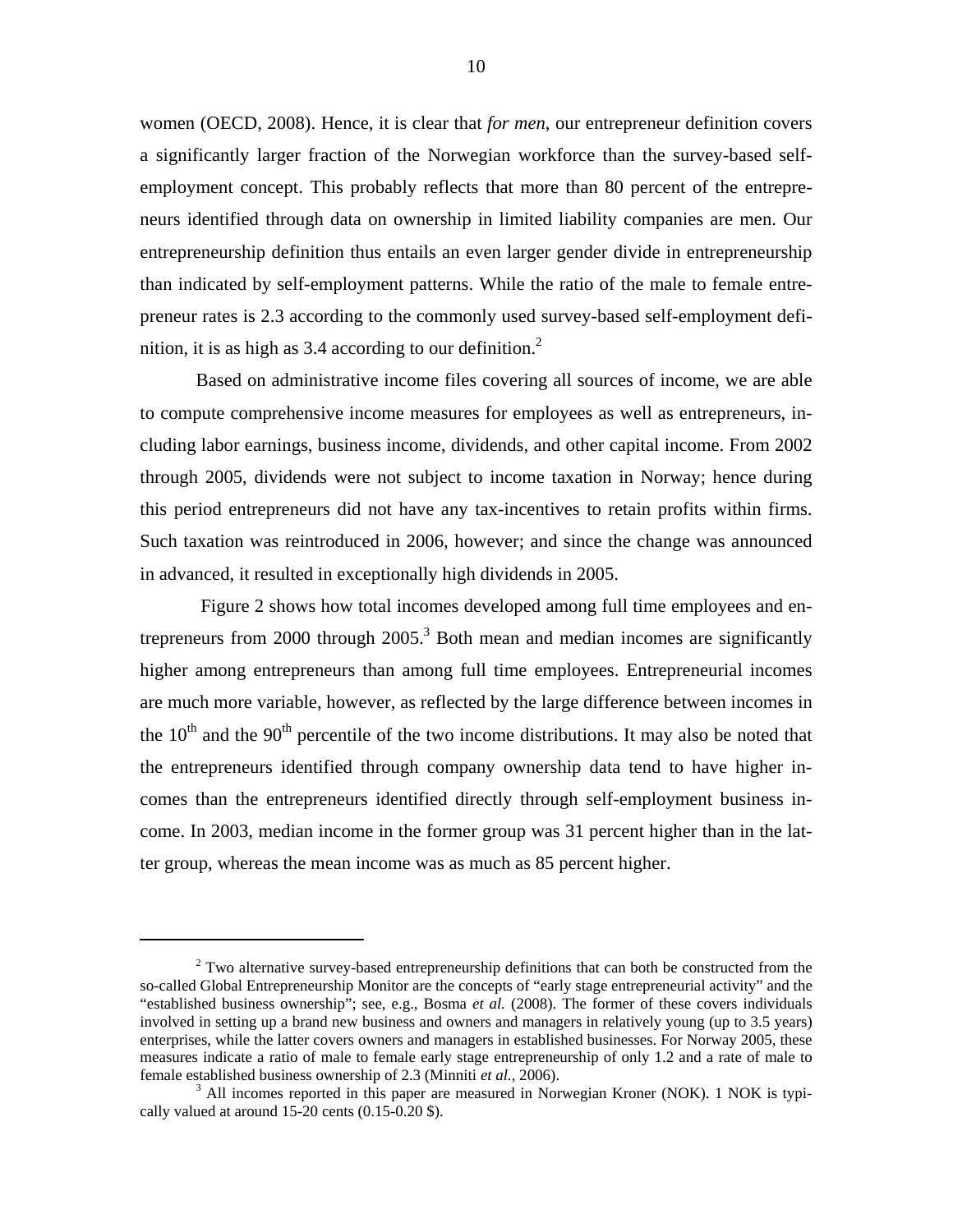

Figure 2. Total incomes for fulltime employees and entrepreneurs 2003. Note: Entrepreneurs in agriculture and fisheries are not included. Total income includes labor and business earnings, dividends, and other capital income.

The apparent entrepreneurship income premium prevails even conditional on the length and type of education. Table 1 reports the entrepreneur rates and the entrepreneuremployee income differentials for 34 different education groups in 2003.<sup>4</sup> Both mean and median earnings are higher among entrepreneurs than among full time employees in almost all education groups. The highest entrepreneurship-premium is recorded for lawyers and businessmen, while the highest entrepreneurship rates are recorded for dentists and veterinaries. Even though the latter two groups have many years of education, the general pattern is that entrepreneur rates are significantly higher among persons with low than among persons with high education. The mean entrepreneurship rates are 0.13 for compulsory, 0.14 for lower secondary, 0.11 for upper secondary, 0.07 for bachelor, 0.08 for master, and 0.04 for PhD education. We find no clear-cut statistical associations between the entrepreneur rate and the relative earnings measures.

 $\overline{a}$ 

<sup>&</sup>lt;sup>4</sup> We have chosen 2003 for this comparison because it seems to be a relatively "normal" year in terms of the income differential between entrepreneurs and full time employees.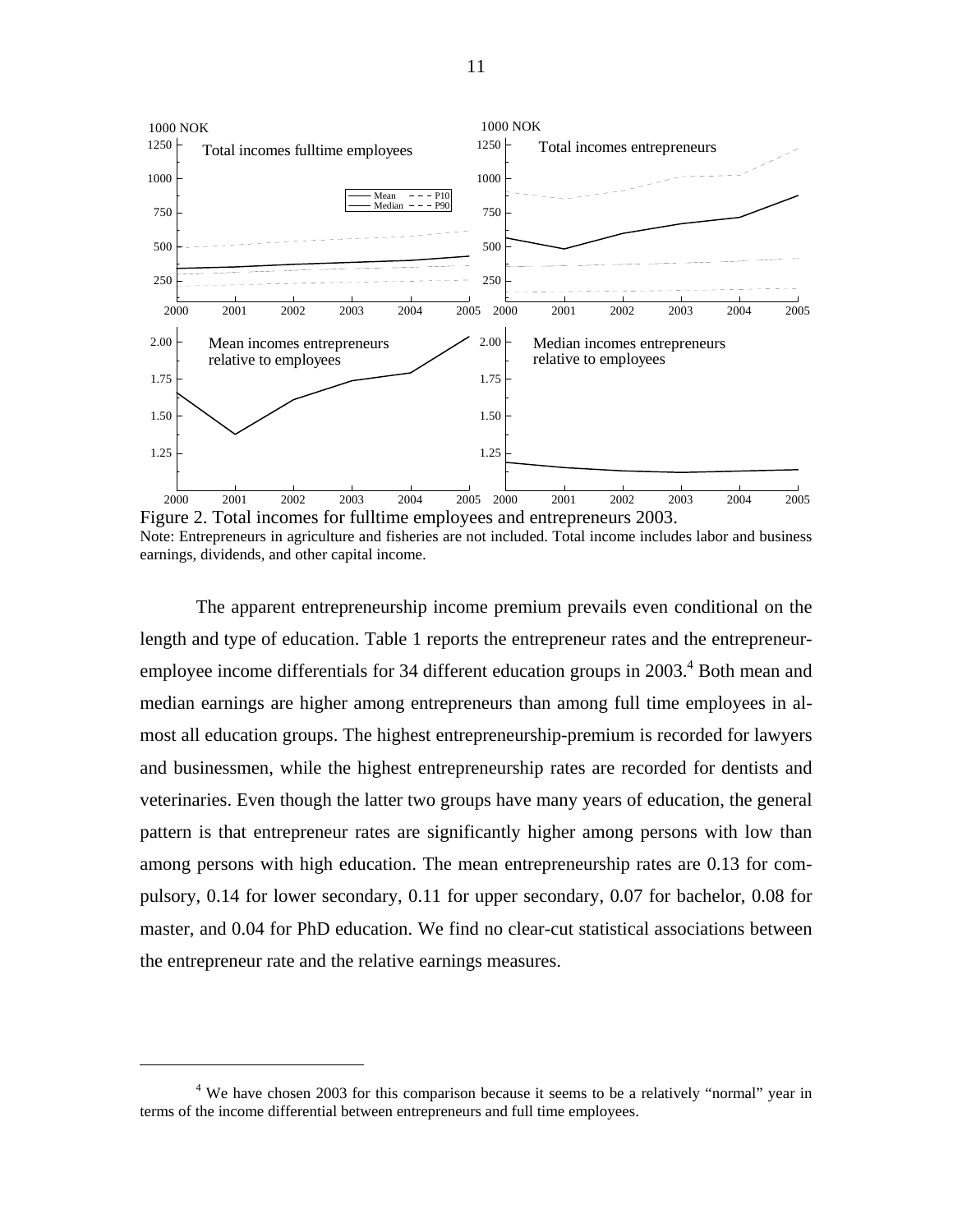#### *Table 1*

*Entrepreneurship and relative earnings by education 2003. All sectors except agriculture and fisheries. All earnings included.* 

|                               | Number in full |              | Earnings in entrepreneurship relative to |          |                 |          |
|-------------------------------|----------------|--------------|------------------------------------------|----------|-----------------|----------|
|                               | employment or  | Entrepreneur |                                          |          | full employment |          |
|                               | entrepreneur-  | rate         | Relative                                 | Relative | Relative        | Relative |
|                               | ship           |              | mean                                     | median   | P10             | P90      |
| Compulsory education only     | 229,542        | 0.13         | 1.48                                     | 1.15     | 0.78            | 1.70     |
| <b>Lower secondary</b>        |                |              |                                          |          |                 |          |
| General subjects              | 44,633         | 0.14         | 2.28                                     | 1.25     | 0.73            | 2.37     |
| Fabrication, mining, etc.     | 5,851          | 0.15         | 1.35                                     | 1.11     | 0.77            | 1.53     |
| Business, office work         | 13,291         | 0.15         | 2.19                                     | 1.29     | 0.79            | 2.67     |
| Construction, building, car-  |                |              |                                          |          |                 |          |
| pentry, mechanics etc.        | 42,814         | 0.16         | 1.44                                     | 1.13     | 0.76            | 1.66     |
| Hairdresser                   | 852            | 0.37         | 1.06                                     | 0.99     | 0.77            | 1.33     |
| Arts and handicraft           | 4,492          | 0.13         | 1.42                                     | 1.10     | 0.70            | 1.79     |
| Other                         | 91,222         | 0.13         | 1.77                                     | 1.22     | 0.76            | 2.09     |
| <b>Upper secondary</b>        |                |              |                                          |          |                 |          |
| General subjects              | 88,286         | 0.12         | 2.19                                     | 1.18     | 0.73            | 2.19     |
| Fabrication, mining, etc.     | 21,846         | 0.08         | 1.51                                     | 1.11     | 0.76            | 1.70     |
| Business, office work         | 41,091         | 0.16         | 2.08                                     | 1.23     | 0.83            | 2.16     |
| Construction, building, car-  |                |              |                                          |          |                 |          |
| pentry, mechanics etc.        | 173,753        | 0.12         | 1.37                                     | 1.08     | 0.78            | 1.55     |
| Hairdresser                   | 6,618          | 0.44         | 1.31                                     | 1.18     | 0.99            | 1.47     |
| <b>Nursing</b>                | 7,661          | 0.01         | 1.26                                     | 1.20     | 0.85            | 1.52     |
| Arts and handicraft           | 6,152          | 0.18         | 1.45                                     | 1.18     | 0.84            | 1.80     |
| Other                         | 99,584         | 0.07         | 1.66                                     | 1.14     | 0.75            | 1.67     |
| <b>Bachelor level</b>         |                |              |                                          |          |                 |          |
| Business and administration   | 60,819         | 0.11         | 2.71                                     | 1.32     | 0.69            | 2.86     |
| Building, construction (engi- |                |              |                                          |          |                 |          |
| neer)                         | 35,081         | 0.13         | 1.90                                     | 1.13     | 0.73            | 2.22     |
| Therapeutic subjects (physio- |                |              |                                          |          |                 |          |
| therapist)                    | 3,724          | 0.21         | 1.67                                     | 1.50     | 1.15            | 2.00     |
| Nursing                       | 33,668         | 0.01         | 1.61                                     | 1.13     | 0.67            | 1.98     |
| Pedagogic subjects (teachers) | 84,359         | 0.03         | 1.65                                     | 1.06     | 0.62            | 1.93     |
| Other                         | 109,687        | 0.07         | 1.74                                     | 1.06     | 0.59            | 1.77     |
| <b>Master level</b>           |                |              |                                          |          |                 |          |
| Business and administration   | 4,951          | 0.07         | 3.51                                     | 1.07     | 0.49            | 2.88     |
| Building, construction (engi- |                |              |                                          |          |                 |          |
| neer, architect, etc.)        | 19,644         | 0.12         | 1.64                                     | 1.12     | 0.67            | 1.80     |
| Natural science               | 19,451         | 0.05         | 1.70                                     | 1.09     | 0.56            | 1.69     |
| Computer science, mathemat-   |                |              |                                          |          |                 |          |
| ics etc.                      | 3,077          | 0.06         | 1.64                                     | 1.21     | 0.56            | 1.79     |
| Law                           | 10,759         | 0.11         | 3.76                                     | 2.11     | 0.89            | 3.93     |
| Social science                | 7,263          | 0.03         | 2.63                                     | 1.12     | 0.51            | 2.12     |
| Psychology                    | 2,749          | 0.07         | 1.50                                     | 1.44     | 0.96            | 1.79     |
| Medicine (doctors)            | 7,904          | 0.12         | 1.53                                     | 1.34     | 1.00            | 1.67     |
| Dentistry                     | 1,462          | 0.47         | 1.85                                     | 1.65     | 1.23            | 2.21     |
| Veterinary                    | 709            | 0.50         | 1.11                                     | 1.12     | 0.90            | 1.13     |
| Other                         | 25,537         | 0.04         | 1.90                                     | 0.97     | 0.49            | 1.90     |
|                               |                |              |                                          |          |                 |          |
| PhD level - all subjects      | 10,494         | 0.04         | 1.40                                     | 1.21     | 0.54            | 1.71     |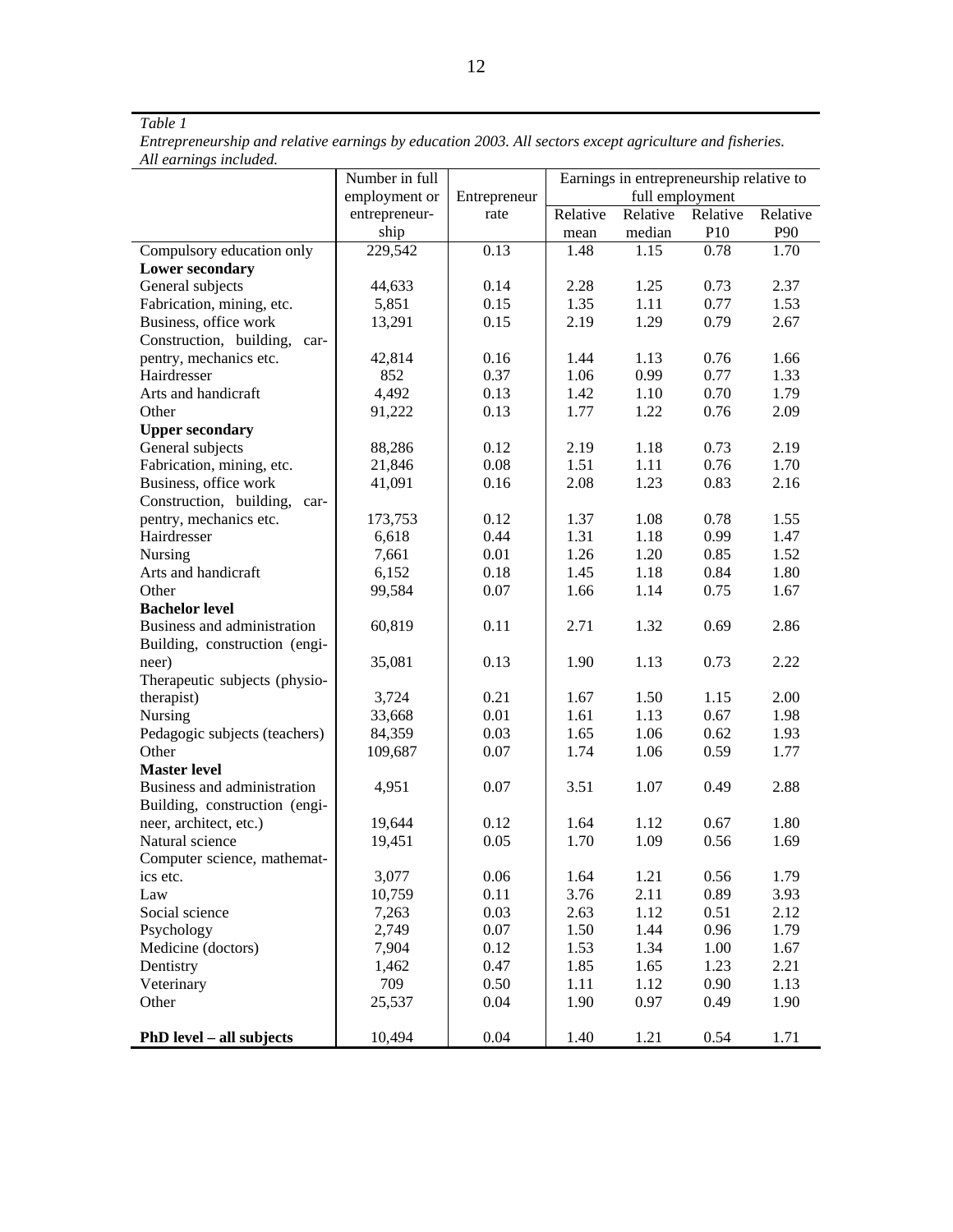The "snapshot" distributions of the residents' main economic activities illustrated above are generated by significant flows between the various states. To illustrate, Table 2 shows a typical annual transition matrix between the main economic activities during the period from 2000 to 2005. The annual transition rate from regular employment to entrepreneurship was on average 1.0 percent (1.5 percent for men and 0.5 percent for women; not shown in the table), while the transition rate from entrepreneurship to regular employment was 8.7 percent.<sup>5</sup> The average transition rate from unemployment to entrepreneurship was 2.1 percent (3.2 percent for men and 0.9 percent for women); i.e., roughly twice as high as the transition rate from employment to entrepreneurship. Only 1.0 percent of the entrepreneurs become unemployed from one year to another, compared to 2.8 percent of the employed (these numbers were roughly the same for men and women). This reflects, however, that self-employed individuals are not insured against unemployment in the social security system; hence ex-entrepreneurs have weaker incentives than ex-employees to register as unemployed.

| г<br>٠ |
|--------|
|--------|

 $\overline{a}$ 

The distribution of main economic activities in 2000-2005 and the transitions between activities from year to year (percent). Age 20-65.

|                    |      | State in year $t+1$ |                   |                |                   |                        |       |  |
|--------------------|------|---------------------|-------------------|----------------|-------------------|------------------------|-------|--|
| State in year t    |      | Employ-<br>ment     | Entre-<br>preneur | Edu-<br>cation | Unem-<br>ployment | Pension/<br>disability | Other |  |
| Employment         | 60.3 | 89.3                | 1.0               | 3.2            | 2.8               | 2.2                    | 1.5   |  |
| Entrepreneur       | 6.5  | 8.7                 | 81.2              | 0.7            | 1.0               | 1.4                    | 7.0   |  |
| Education          | 8.7  | 30.7                | 0.7               | 60.5           | 3.7               | 1.0                    | 3.5   |  |
| Unemployment       | 4.5  | 39.4                | 2.1               | 5.5            | 41.7              | 3.8                    | 7.5   |  |
| Pension/disability | 12.9 | 3.0                 | 0.2               | 0.3            | 1.3               | 93.2                   | 2.0   |  |
| Other              | 7.1  | 13.6                | 4.9               | 3.3            | 4.3               | 5.5                    | 68.5  |  |

## **4. The determinants of entrepreneurship**

This section examines the determinants of entrepreneurship in Norway by means of multivariate probability models. We first take a closer look at the cross-sectional pattern of

 $<sup>5</sup>$  In comparison, Hyytinen and Maliranta (2008) report an annual transition rate from employment</sup> to entrepreneurship in Finland around 0.7 percent. Both the Norwegian and the Finnish transition rates to entrepreneurship are significantly below the 2.0-3.5 percent annual switching rate from employment to selfemployment typically recorded in the U.S.; see Parker (2004, p. 52).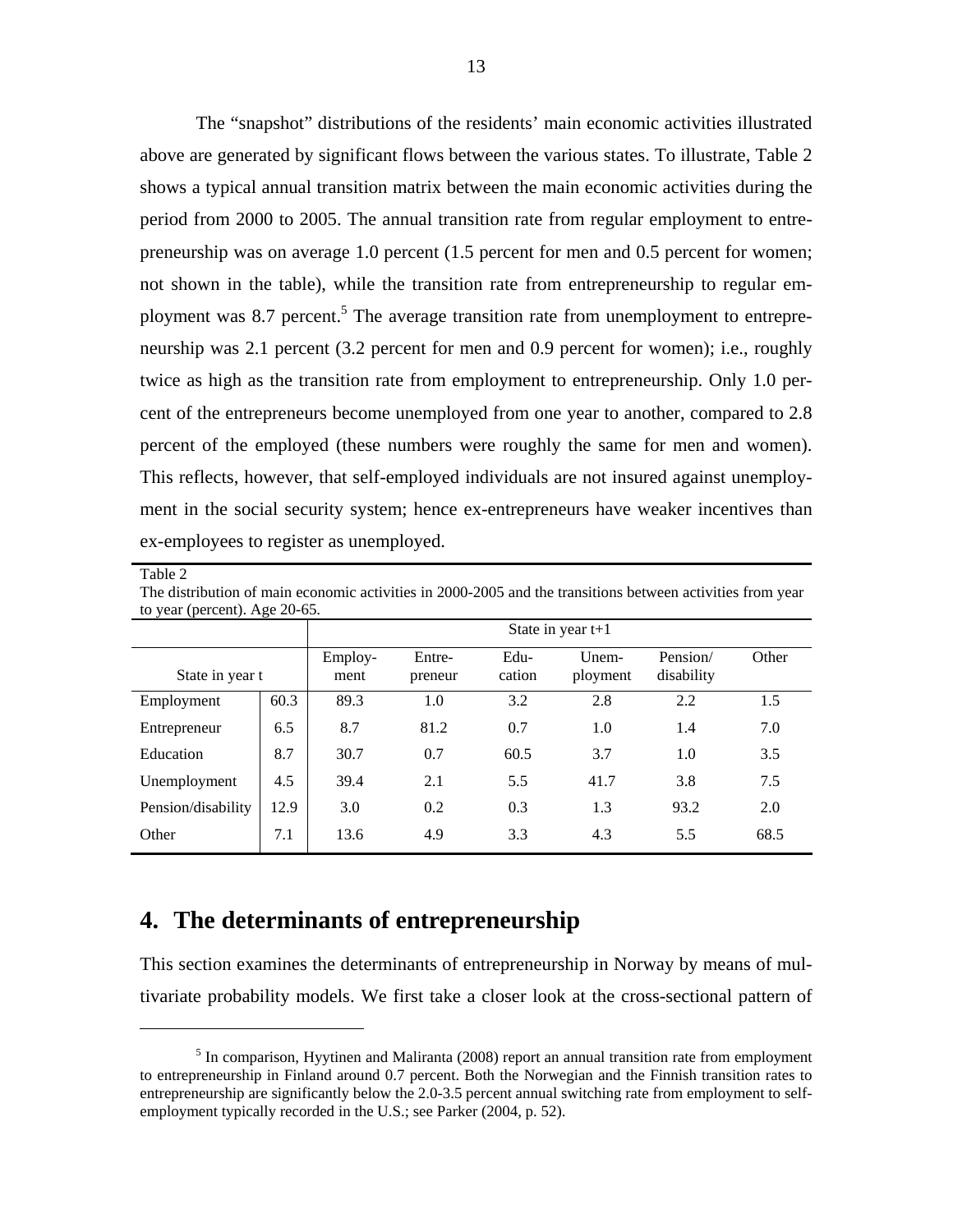entrepreneurship displayed in Figure 1, before we turn to the *transitions into* entrepreneurship from employment and unemployment, respectively. In the cross-sectional analysis, we focus on the impacts of truly exogenous background characteristics, such as gender, age, ethnic origin, and family background, as well as of potentially endogenous statevariables, such as educational attainment and family situation. In the transition rate analysis, we focus on factors that potentially affect the decision to *become* an entrepreneur, such as own and family wealth, the quality of a current job match, and the tightness of the local labor market. For ease of interpretation, we report in the following subsections estimates from linear probability models (multiplied by 100); i.e., the mean percentage point impacts of various explanatory variables on the probability of *being* or of *becoming* an entrepreneur. To save space, most of the coefficients are reported with indicators of statistical significance, rather than standard errors. The significance statements are based on robust standard errors, taking into account that multiple observations for the same individual are not stochastically independent. A complete list of estimation results with (robust) standard errors are reported on our web site www.frisch.uio.no/docs/entrepreneurship.html. On this site, we also report estimates (and standard errors) from logit models.

 Given the large dataset, we specify many of the explanatory variables as categorical to avoid unjustified functional form assumptions. A particularly important variable in this regard is educational attainment. A closer inspection of the entrepreneurship rates reported in Table 2 indicates that a number-of-years-specification of the education effect is likely to be misleading. Instead, we assign a separate indicator variable to each education type reported in that table. On the basis of family linkages, we identify partners (married or cohabitating with joint children) and parents. Together with information on labor market status, income, and wealth, we use the family identifiers to construct variables designed to reflect entrepreneurship opportunities and family obligations (family wealth, partner's economic status, the presence of small children etc.). We also use these variables to characterize each person's family background, in terms of the parents' educational attainment, wealth, and entrepreneurial activities.

 For currently employed workers, we collect a host of information regarding the quality of the job match. Individual return from the current job is measured in terms of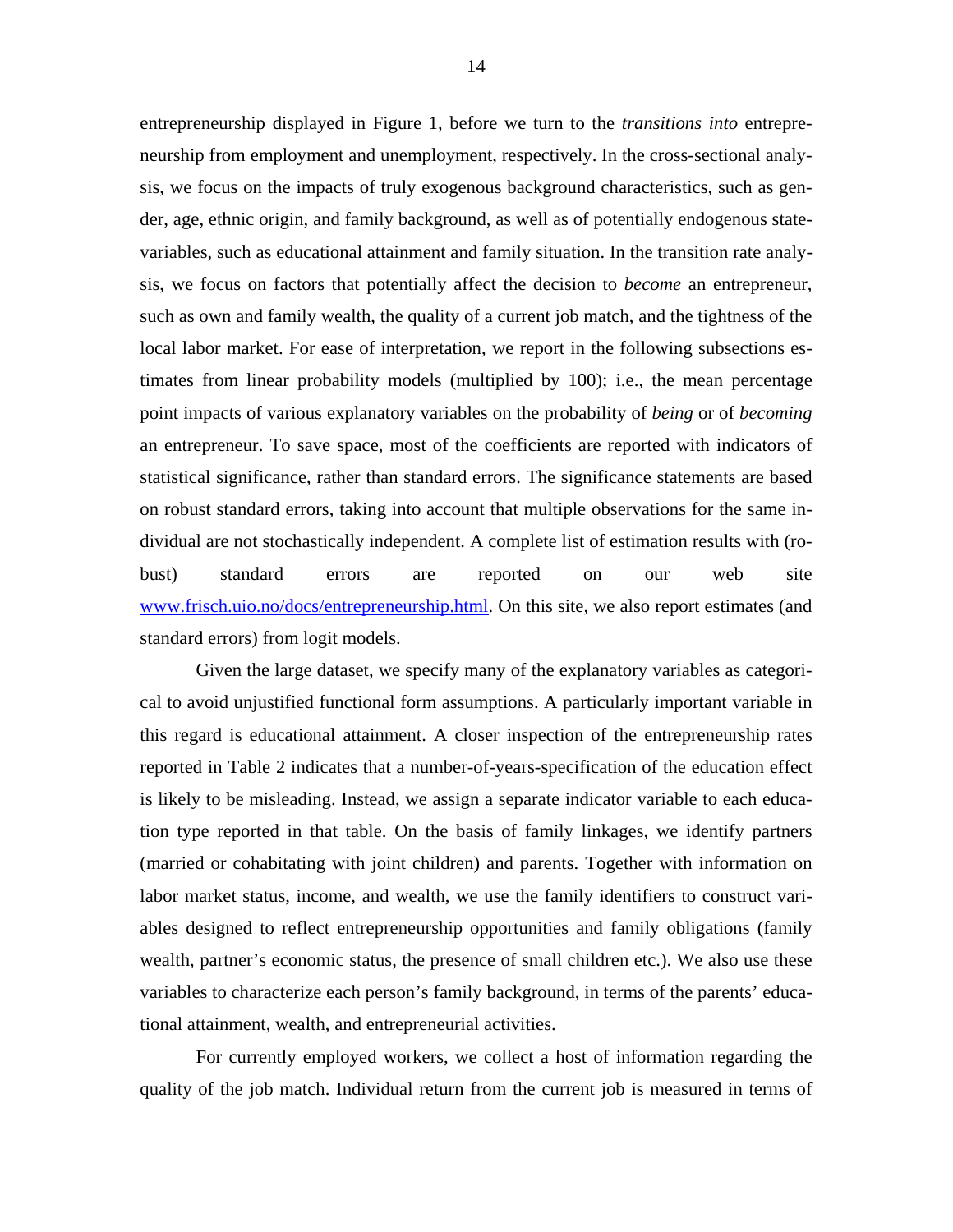absolute earnings and in terms of earnings relative to other Norwegians of approximately the same age and with exactly the same education. The quality of the workplace is measured by value added and running surplus per man-year, by the employee turnover rate, and by downsizing events. The innovativeness of the work environment is represented by the fraction of employees with very high education and by the number of R&D manyears relative to total man-years. Firm size is measured as the (log of the) number of employees. And the type of work is measured by industry indicator variables. All earnings and wealth variables are measured in actual values, rather than in logs. The main reason for this is that these variables are frequently negative (wealth) or zero (earnings). To avoid outliers from obtaining excessive influence on regression results, we have censored the wealth and earnings variables at the  $1<sup>st</sup>$  and the 99<sup>th</sup> percentile. Labor market tightness is measured by calculating, for each year and for each of Norway's 19 counties, the unemployment rate for each of the 34 education groups referred to above.

#### *4.1 The probability of being an entrepreneur*

The first model takes an indicator variable for *being an entrepreneur in 2005* as the dependent variable, given that a person is either employed or entrepreneur. We use this model to examine the impact of background characteristics, education, and family situation on the cross-sectional entrepreneur propensity.

Table 3 examines the gender differential. Conditional on age (47 dummy variables) and nationality (10 dummy variables), women have a 7.8 percentage point lower probability than men of being an entrepreneur in 2005 (Model I). Also conditioning on the education type and level (34 dummy variables) hardly affects the gender differential at all; hence the gender divide is *not* explained by differences in formal qualifications (Model II). Conditioning on family structure (marital status and children) does not change the estimated impact of gender either (Model III). However, when we allow the gender differential to vary according to family structure (Models IV-VI) we find that the differential is larger for married couples with children than for couples without children and singles. The gender divide therefore seems to be related to some form of withinfamily specialization and risk-sharing.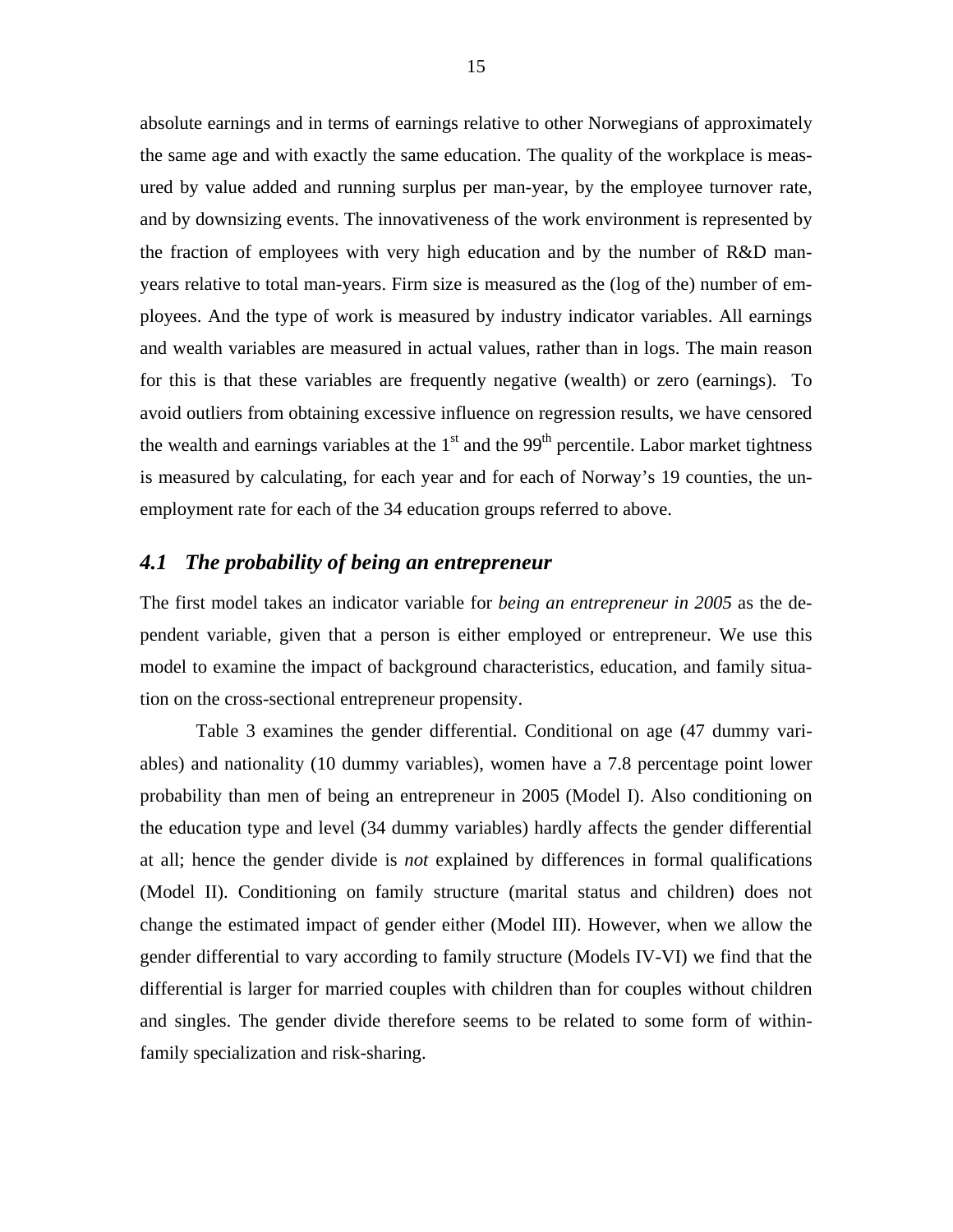|                                                | Model I    | Model II   | Model III  | Model IV   | Model V    | Model VI   |
|------------------------------------------------|------------|------------|------------|------------|------------|------------|
|                                                | All        | All        | All        | Married    | Married    | Unmarried  |
|                                                |            |            |            | with chil- | without    |            |
|                                                |            |            |            | dren       | children   |            |
| Being a women                                  | $-7.79***$ | $-7.57***$ | $-7.70***$ | $-8.92***$ | $-4.39***$ | $-6.77***$ |
| married<br>Being<br><sub>or</sub><br>cohabiter |            |            | $0.74***$  |            |            |            |
| Age of<br>youngest<br>child                    |            |            |            |            |            |            |
| No children                                    |            |            | Ref.       |            |            | Ref.       |
| $0-3$ years                                    |            |            | $1.43***$  | Ref.       |            | $1.55***$  |
| 4-6 years                                      |            |            | $1.93***$  | $0.65***$  |            | 1.88***    |
| $7-16$ years                                   |            |            | $1.96***$  | $0.62***$  |            | 1.91***    |
| 17 years or more                               |            |            | $1.27***$  | $-0.09$    |            | $1.10***$  |
| Additional controls                            |            |            |            |            |            |            |
| Age                                            | X          | X          | X          | X          | X          | X          |
| Nationality                                    | X          | X          | X          | X          | X          | X          |
| Education                                      |            | X          | X          | X          | X          | X          |
| Number of observa-                             | 1,865,615  | 1,865,615  | 1,865,615  | 910,180    | 76,659     | 878,776    |
| tions                                          |            |            |            |            |            |            |

Table 3. The impact of gender and family situation on entrepreneurship propensity in 2005 Estimates from linear probability models (OLS) (multiplied by 100)

\*(\*\*)(\*\*\*) Significant at the 10(5)(1) percent level.

![](_page_17_Figure_3.jpeg)

Figure 3. Estimated effects of age on the percentage point probability of being an entrepreneur in 2005, conditional on being entrepreneur or employee (with 95 percent confidence intervals). Reference is age 36.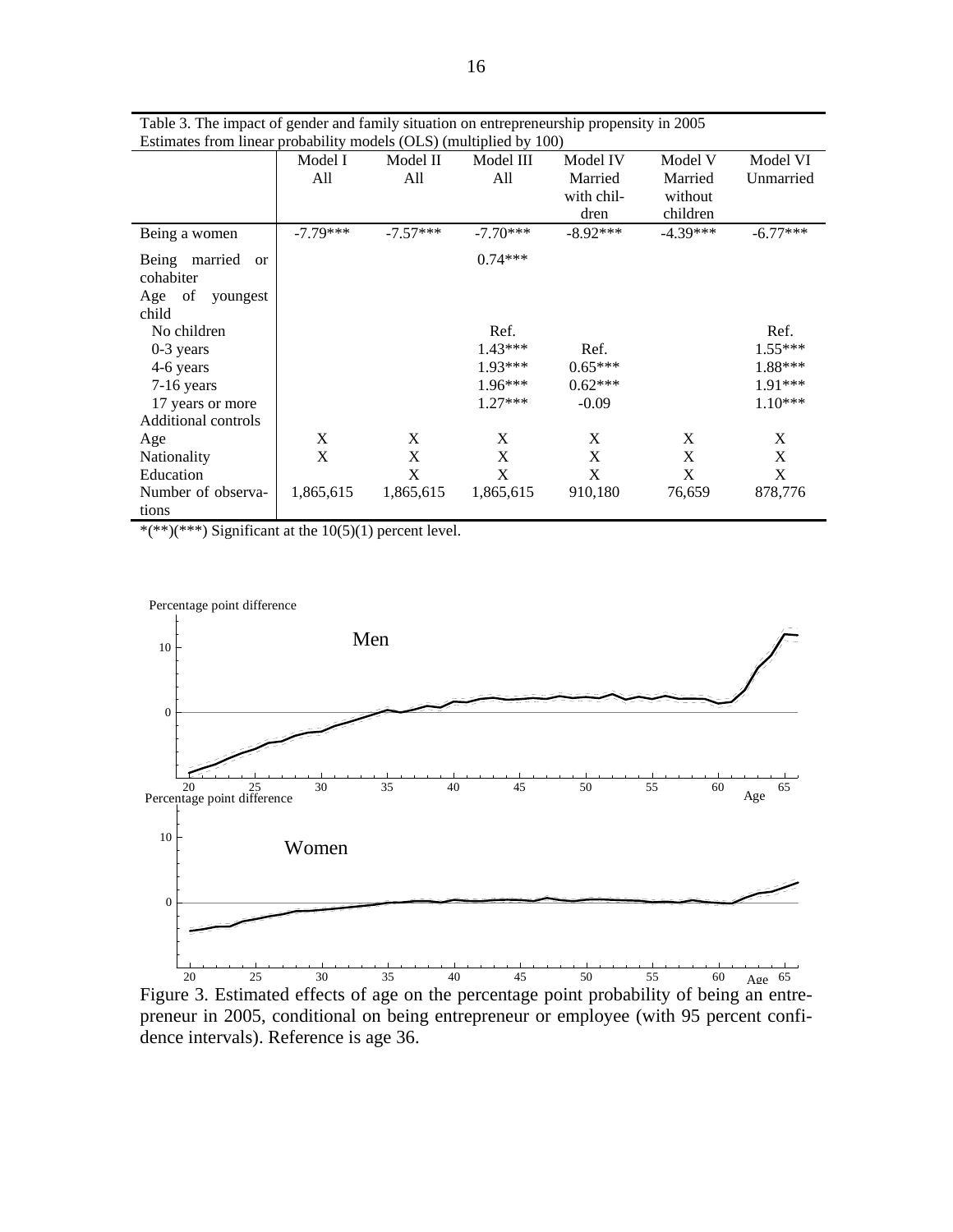Given the large gender differences, we examine the impacts of other covariates separately for men and women. Effects of age, education, nationality, marital status, and children are estimated on the basis of models including all these variables simultaneously. The estimated age effects shown in Figure 3 are very similar to the age profiles of the entrepreneur rate provided in the lower panels of Figure 1, indicating that the latter were not driven by gender differences in educational attainment across birth cohorts.

| Estimates from linear probability models (OLS) (multiplied by 100) |             |            |  |  |  |  |
|--------------------------------------------------------------------|-------------|------------|--|--|--|--|
|                                                                    | Men         | Women      |  |  |  |  |
| <b>Compulsory education only</b>                                   | Ref.        | Ref.       |  |  |  |  |
| <b>Lower secondary</b>                                             |             |            |  |  |  |  |
| General subjects                                                   | $2.51***$   | $0.25*$    |  |  |  |  |
| Fabrication, mining, etc.                                          | $-0.99*$    | 0.45       |  |  |  |  |
| Business, office work                                              | 4.44***     | $0.67***$  |  |  |  |  |
| Construction, building, carpentry, mechanics etc.                  | $-0.26$     | 1.93***    |  |  |  |  |
| Hairdresser                                                        | 22.60***    | 18.40***   |  |  |  |  |
| Arts and handicraft                                                | $6.59***$   | $1.58***$  |  |  |  |  |
| Other                                                              | $0.70***$   | $-0.95***$ |  |  |  |  |
| <b>Upper secondary</b>                                             |             |            |  |  |  |  |
| General subjects                                                   | $0.57***$   | $0.54***$  |  |  |  |  |
| Fabrication, mining, etc.                                          | $-3.09***$  | $-0.61**$  |  |  |  |  |
| Business, office work                                              | 5.86***     | $1.03***$  |  |  |  |  |
| Construction, building, carpentry, mechanics etc.                  | $-0.50***$  | $-0.00$    |  |  |  |  |
| Hairdresser                                                        | 35.20***    | 23.30***   |  |  |  |  |
| Nursing                                                            | $-10.30***$ | $-2.91***$ |  |  |  |  |
| Arts and handicraft                                                | $7.47***$   | $5.74***$  |  |  |  |  |
| Other                                                              | $-3.85***$  | $-1.04***$ |  |  |  |  |
| <b>Bachelor level</b>                                              |             |            |  |  |  |  |
| Business and administration                                        | 0.04        | 0.15       |  |  |  |  |
| Building, construction (engineer)                                  | $-2.68***$  | 0.11       |  |  |  |  |
| Therapeutic subjects (physiotherapist)                             | 25.00***    | 7.35***    |  |  |  |  |
| Nursing                                                            | $-11.00***$ | $-3.19***$ |  |  |  |  |
| Pedagogic subjects (teachers)                                      | $-8.98***$  | $-2.41***$ |  |  |  |  |
| Other                                                              | $-4.17***$  | $-0.72***$ |  |  |  |  |
| <b>Master level</b>                                                |             |            |  |  |  |  |
| Business and administration                                        | $-3.78***$  | $-0.64$    |  |  |  |  |
| Building, construction (engineer, architect, etc.)                 | $-2.96***$  | $1.65***$  |  |  |  |  |
| Natural science                                                    | $-7.58***$  | $-2.64***$ |  |  |  |  |
| Computer science, mathematics etc.                                 | $-6.37***$  | $-2.13**$  |  |  |  |  |
| Law                                                                | 0.68        | $-1.47***$ |  |  |  |  |
| Social science                                                     | $-9.64***$  | $-2.56***$ |  |  |  |  |
| Psychology                                                         | $-4.08***$  | $-0.88*$   |  |  |  |  |
| Medicine (doctors)                                                 | $-3.11***$  | 1.08***    |  |  |  |  |
| Dentistry                                                          | 29.90***    | 17.70***   |  |  |  |  |
| Veterinary                                                         | 20.40***    | 27.80***   |  |  |  |  |
| Other                                                              | $-9.61***$  | $-1.53***$ |  |  |  |  |
| PhD level - all subjects                                           | $-11.20***$ | $-2.98***$ |  |  |  |  |
| Number of observations                                             | 1,012,921   | 852,694    |  |  |  |  |

Table 4. The impact of educational attainment on entrepreneurship propensity in 2005 Estimates from linear probability models (OLS) (multiplied by 100)

Additional controls: Age (47 dummies), family situation (5 dummies), nationality (10 dummies). \*(\*\*)(\*\*\*) Significant at the  $10(5)(1)$  percent level.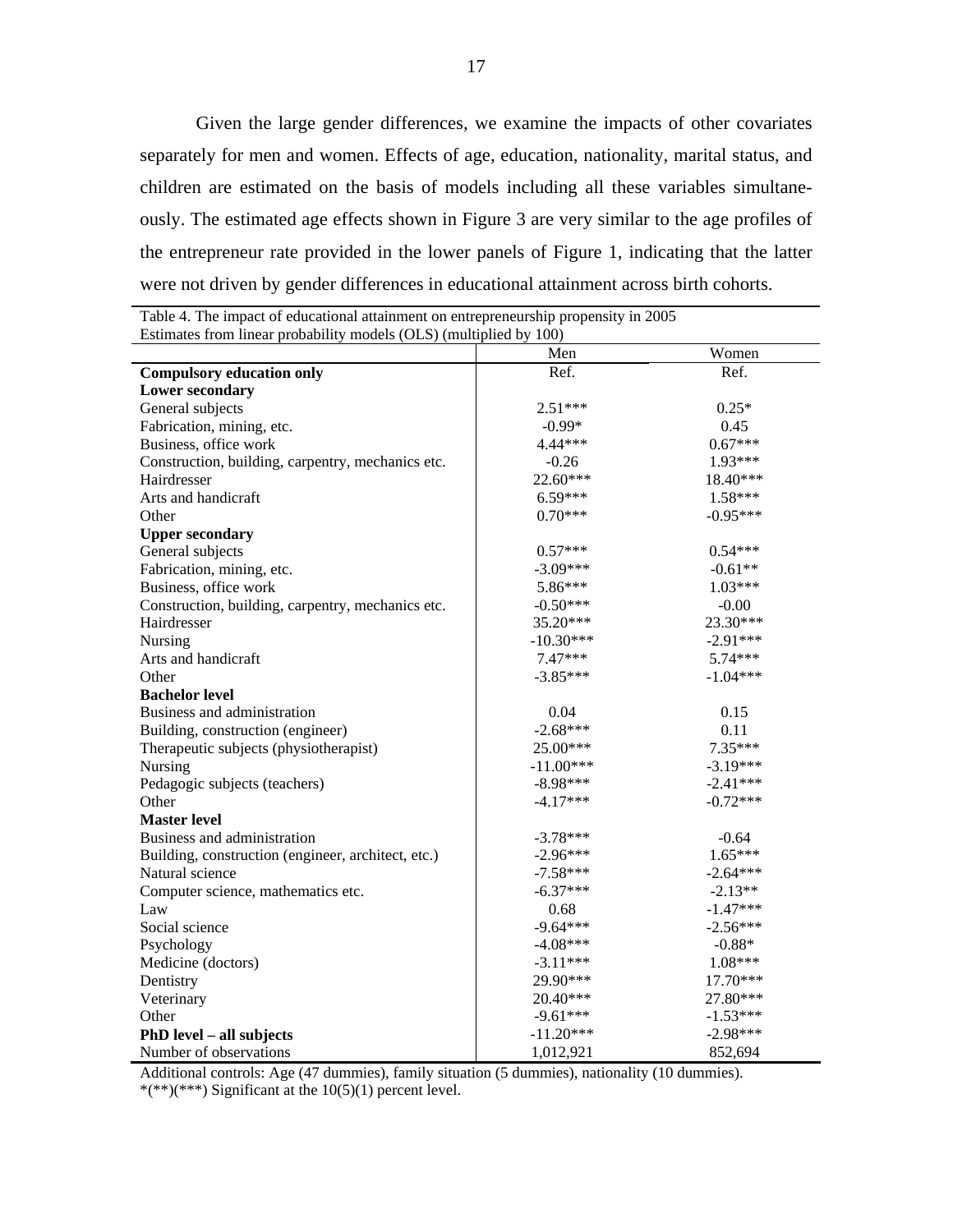The estimated impacts of educational attainment are reported in Table 4, separately for men and women. The most entrepreneurial workers are the hairdressers, the dentists, the veterinaries, and the therapists. The least entrepreneurial workers are the researchers (with PhD), the nurses, the social scientists, and the teachers. Virtually all the highest education tracks (master and PhD levels) are associated with low entrepreneurship rates, except for the dentists and the veterinaries.

Table 5 reports the estimated impacts of marital status and responsibility for children. Being married clearly boosts the entrepreneurship propensity for both men and women. Probable mechanisms behind this relationship are i) that an *employed* spouse provides income insurance against the risky return from entrepreneurship, ii) that a *selfemployed* spouse offers crucial knowledge and networks, and iii) that a *non-employed* spouse supplies cheap (non-taxed) and reliable labor (eliminating agency problems). This may be particularly relevant when entrepreneurship requires long working hours. In addition there may be selection effects if entrepreneurial people are more likely to be married than non-entrepreneurial people. Having responsibility for children, however, affects the male and the female entrepreneurship propensity very differently. For men, it entails a significant rise in entrepreneurship, and the rise is largest if the youngest child is above school-starting age (6 years). For women, it entails a negative effect if the youngest child is below 3 years; and no effect otherwise.

| Table 5 The impact of family situation on entrepreneurship propensity |           |           |  |  |  |  |  |
|-----------------------------------------------------------------------|-----------|-----------|--|--|--|--|--|
| Estimates from linear probability models (OLS) (multiplied by 100)    |           |           |  |  |  |  |  |
|                                                                       | Men       | Women     |  |  |  |  |  |
| Being married or cohabiter                                            | $0.37***$ | $0.91***$ |  |  |  |  |  |
| Age of youngest child                                                 |           |           |  |  |  |  |  |
| No children                                                           | Ref.      | Ref.      |  |  |  |  |  |
| $0-3$ years                                                           | $1.98***$ | $-0.19**$ |  |  |  |  |  |
| 4-6 years                                                             | $2.80***$ | $-0.00$   |  |  |  |  |  |
| $7-16$ years                                                          | $3.21***$ | 0.01      |  |  |  |  |  |
| 17 years or more                                                      | $2.98***$ | $-0.12$   |  |  |  |  |  |
| Number of observations                                                | 1,012,921 | 852,694   |  |  |  |  |  |

Additional controls: Age (47 dummies), education (34 dummies), nationality (10 dummies).

We have also included dummy variables for country of birth in these regressions. With two important exceptions, it turns out that having been born outside Norway reduces the entrepreneurship propensity (not shown in tables). The exceptions are those born in other Northern European countries and, most interestingly, those born in Paki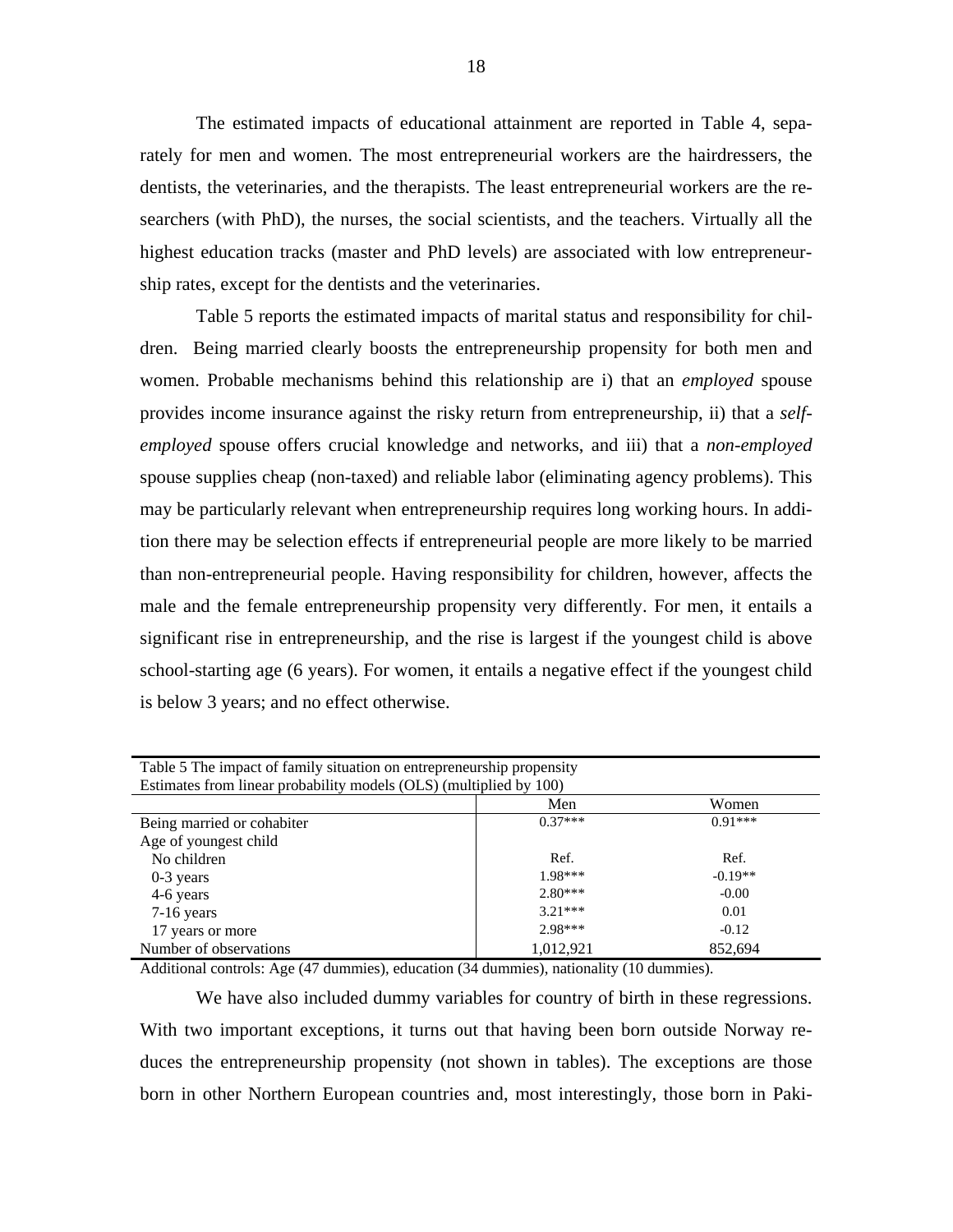stan. In particular, a man from Pakistan has a 10.1 percentage point higher probability of being an entrepreneur than a native man, ceteris paribus. The Pakistani workforce in Norway is of particular interest because it is dominated by labor migrants who entered the country during the early 1970's; hence they have had more than 30 years to assimilate into the Norwegian labor market. Previous evidence has indicated poor long-term labor market performance in this group, with low employment and high disability rates; see Bratsberg *et al.* (2008). If these groups face discrimination in the ordinary labor market, they will have a particularly strong incentive for exploiting their skills in entrepreneurship.

| Table 6. The impact of family background on entrepreneurship propensity in 2005 |              |           |           |           |              |           |  |
|---------------------------------------------------------------------------------|--------------|-----------|-----------|-----------|--------------|-----------|--|
| Estimates from linear probability models (OLS) (multiplied by 100)              |              |           |           |           |              |           |  |
|                                                                                 | Model I      | Model II  | Model III | Model IV  | Model V      | Model VI  |  |
|                                                                                 | Men          | Men       | Men       | Women     | Women        | Women     |  |
| <b>Explanatory variables</b>                                                    |              |           |           |           |              |           |  |
| Max(parents education) (Years)                                                  | $-0.09***$   | $0.22***$ | $0.22***$ | $0.02*$   | $0.12***$    | $0.12***$ |  |
| Sum of parents' wealth (Mill. NOK)                                              | $1.60***$    | $1.82***$ | $1.85***$ | $0.77***$ | $0.86**$     | $0.85***$ |  |
| Parent current entrepreneur (2005)                                              | $6.81***$    | $6.45***$ | $6.39***$ | $2.23***$ | $1.98***$    | 1.99***   |  |
| Parent previous entrepreneur (2000-                                             | 5.89***      | $5.57***$ | $5.52***$ | $1.90***$ | $1.72***$    | $1.72***$ |  |
| 2004, but not 2005)                                                             |              |           |           |           |              |           |  |
| <b>Controls</b>                                                                 |              |           |           |           |              |           |  |
| Age                                                                             | X            | X         | X         | X         | X            | X         |  |
| <b>Nationality</b>                                                              | $\mathbf{X}$ | X         | X         | X         | $\mathbf{x}$ | X         |  |
| Education                                                                       |              | X         | X         |           | X            | X         |  |
| Marital status                                                                  |              |           | X         |           |              | X         |  |
| Children                                                                        |              |           | X         |           |              | X         |  |
| Number of observations                                                          | 749,770      | 749,770   | 749,770   | 625,859   | 625,859      | 625,859   |  |

To assess the impacts of family background, we pursue the same strategy as with gender, and introduce covariates in a step-by-step fashion; i.e., we first include controls for age and nationality only, and then add controls for educational attainment and own family situation. The analysis is done separately for males and females. Family background clearly has a large impact on offspring's entrepreneurial endeavors; see Table 6. In particular, the parents' joint wealth has a significant positive impact on the offspring's entrepreneurship. And if one of the parents is (or recently has been) an entrepreneur, the offspring's entrepreneur-propensity rises substantially. This effect operates partly through the offspring's direct involvement in the parent's firm. In 44 percent of the cases where both a parent and the offspring are entrepreneurs simultaneously, they are entrepreneurs in the *same firm*, and in 50 percent of the cases where the parent has recently been entre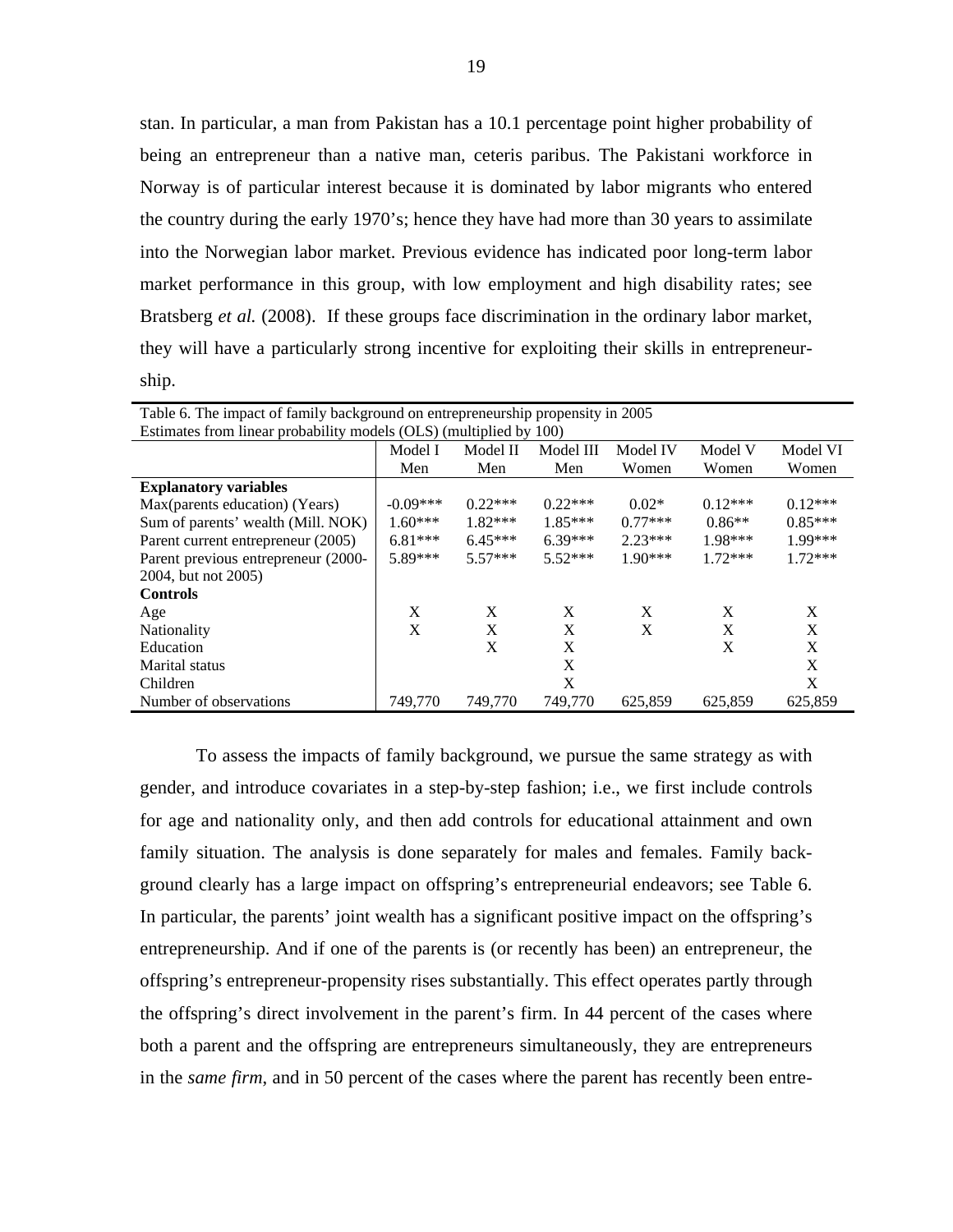preneur, the offspring's entrepreneurship represents a continuation of the parent's firm. Direct inheritance of or involvement in a parent's firm is much more common for sons than for daughters. Only 21 percent of the joint (or inherited) parent-offspring entrepreneurships involve daughters.

An interesting point to note is that the length of parents' education has a negative (for men) or only weakly positive (for women) "gross" impact on the offspring's entrepreneurship propensity (Models I and IV in Table 6). This changes fundamentally, however, when we condition on the offspring's own education, in which case parental education has a clear positive impact on entrepreneurship (Models II and V). The coefficients are almost unchanged when we include controls for marital status and children (models III and VI). Based on existing empirical evidence, we know that there is a strong intergenerational correlation in years of education (see, e.g., Raaum *et al*, 2007). Hence, it seems to be the case that more educated parents encourage more, *but less entrepreneurial*, education among the offspring. However, conditional on the offspring's educational choice, more educated parents also encourage more entrepreneurship. It is evident from Table 6 that family background has a larger influence on sons than on daughters. In particular, while having a parent with entrepreneurship experience raises the entrepreneur rate for sons with more than 5 percentage points, it raises the entrepreneur rate for daughters with less than 2 points.

#### *4.2. The employment – entrepreneurship transition*

For the transition rate analyses, we use annual transition data for all the years 2000-2005. The analysis in this sub-section is conditioned on the initial state being fulltime employment; i.e., we are analyzing the decision to leave a fulltime salaried job for entrepreneurship. On average around 1 percent of the fulltime employees make this transition every year; see Table 2. Existing empirical evidence indicates that many entrepreneurs exploit business ideas encountered in current employment; see Bhide (2000). This implies that the characteristics of an existing work-environment – e.g., in terms of size, productivity, profitability, human capital, and R&D intensity – may affect entrepreneurial spawning.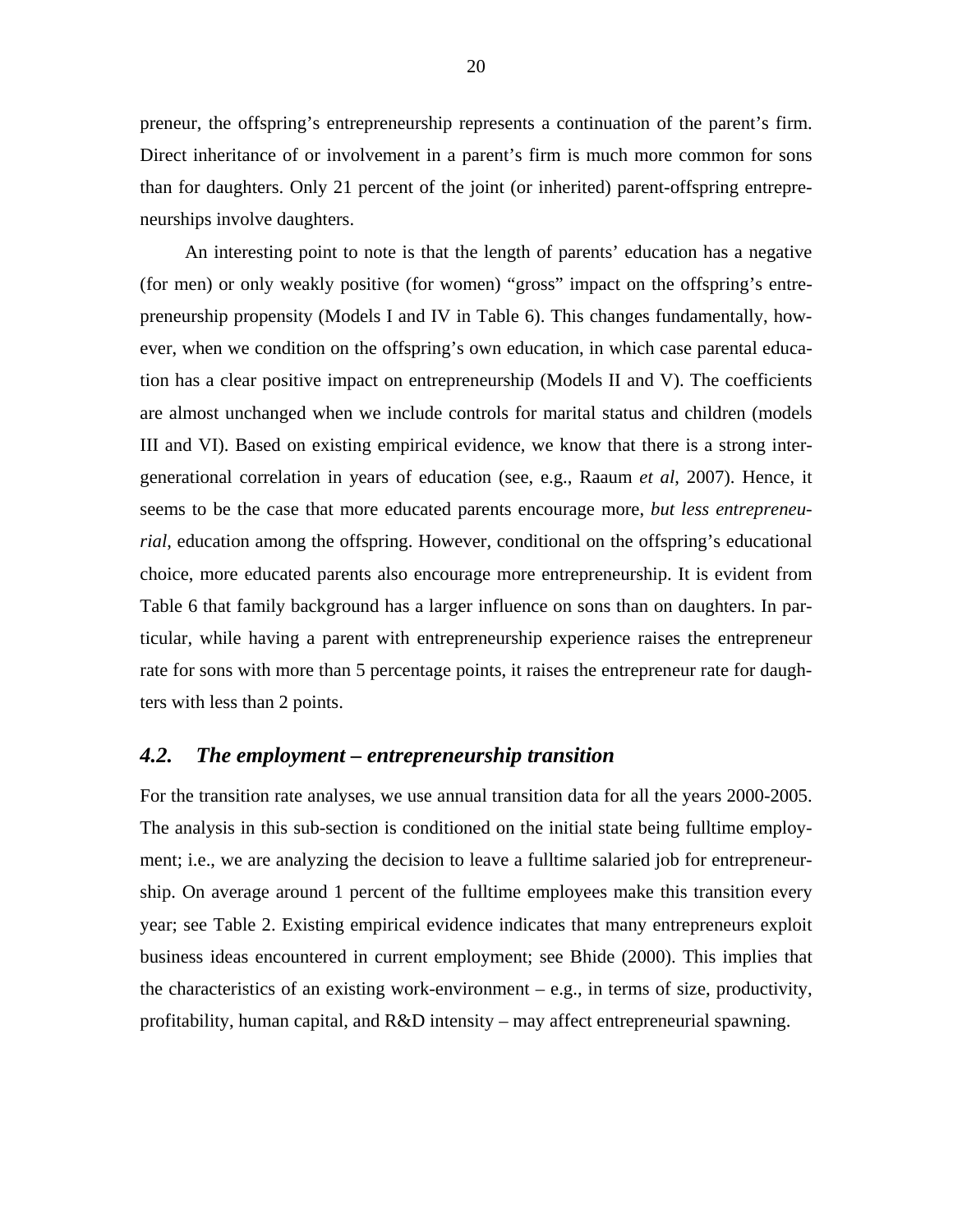#### **Workplace characteristics**

We assess the impact of workplace and job characteristics on entrepreneurship decisions separately for men and women. We also do separate analyses for relatively large (more than 10 employees) private firms for which accounting data are available. The results are reported in Table 7. We first note that a higher current earnings level – as well as a high earnings level relative to peers (workers with the same education and of roughly the same age  $(\pm 2 \text{ years})$  – typically implies a higher probability of becoming an entrepreneur. These relationships need not have a causal interpretation; they may reflect that workers with high earnings simply tend to be more entrepreneurial than others, ceteris paribus. High firm productivity – as measured by value added per employee – significantly discourages entrepreneurship. A high running surplus, on the other hand, encourages entrepreneurship. We would expect that low output per worker encourages some employees to leave the firm, and that some of those who leave become entrepreneurs. It is also to be expected that workers are more inclined to start their own business if the employees' share of total factor income is low, as the expected gain from being owner is then higher.

Downsizing (defined as a reduction in the number of man-years of at least 25 percent during the base-year) clearly encourages entrepreneurship. Working in a downsizing firm implies roughly a doubling of the probability of becoming an entrepreneur, ceteris paribus. Again, as a large fraction of the employees is forced to leave, some will go for entrepreneurship. It is particularly interesting that the process of creative destruction apparently is two-sided: Not only does creativity cause destruction, as new and innovative firms push obsolescent firms out of the market; destruction also causes creativity, as redundant workers and workers at risk of redundancy seek new ways to support themselves. The level of the local unemployment rate (among persons with the same educational/occupational qualifications), on the other hand, seems to discourage entrepreneurship.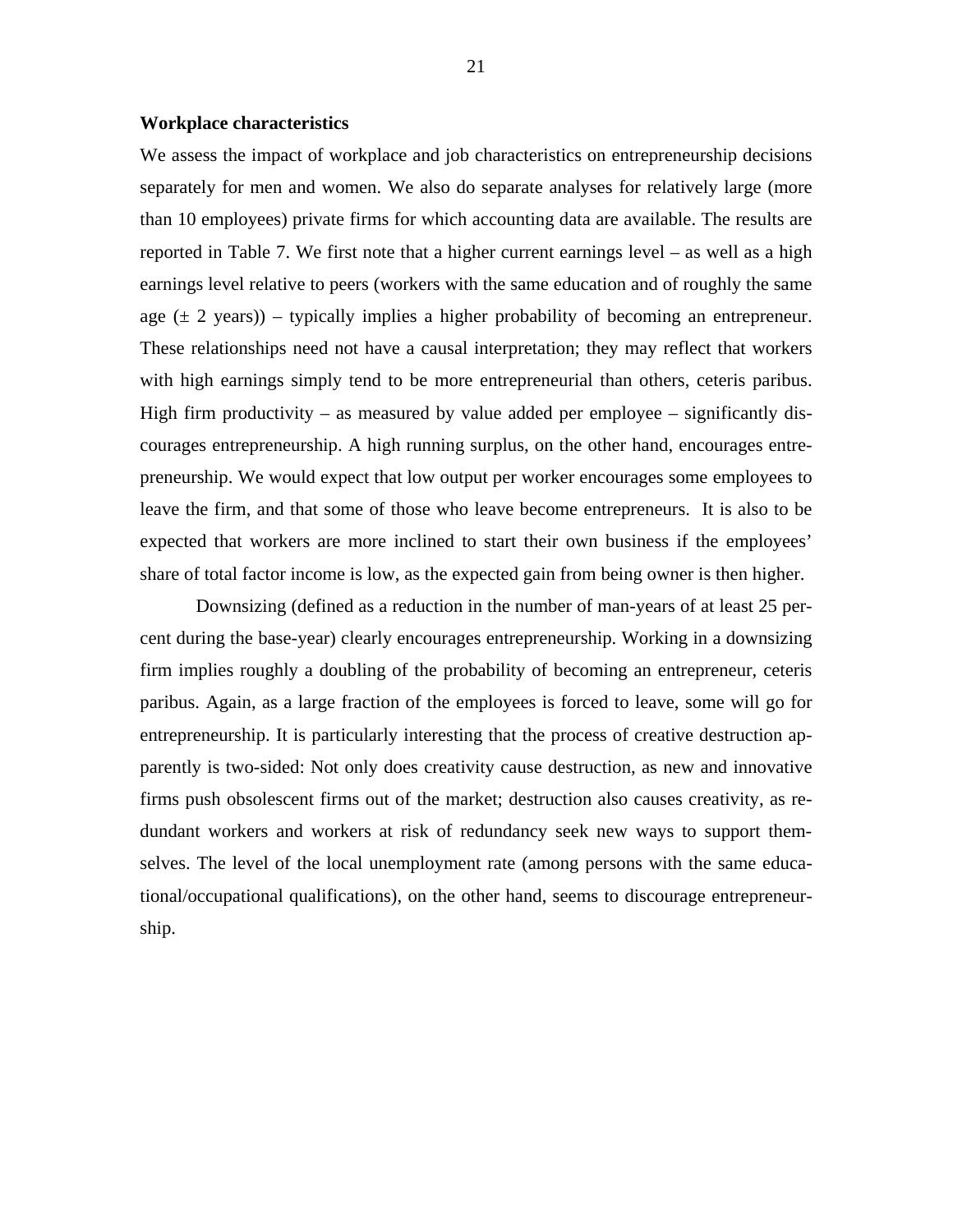Table 7. The impact of job characteristics, employment conditions, and economic incentives on the probability of making a transition from employment to entrepreneurship Estimates from linear probability models (OLS) (multiplied by 100)

|                              | Men         |                    |             | Women           |
|------------------------------|-------------|--------------------|-------------|-----------------|
|                              | All firms   | Private firms      | All firms   | Private firms   |
|                              |             | with accounting    |             | with accounting |
|                              |             | data and with      |             | data and with   |
|                              |             | more than 10       |             | more than 10    |
|                              |             | employees          |             | employees       |
| level<br>Current<br>earnings | $0.040*$    | $0.188***$         | $-0.012$    | 0.032           |
| $(100,000\text{ NOK})$       |             |                    |             |                 |
| Current earnings level rela- | $0.337***$  | $-0.113$           | $0.303***$  | 0.178           |
| tive to peers                |             |                    |             |                 |
| Tenure                       |             |                    |             |                 |
| Less than one year           | 0.045       | $0.141***$         | $0.042*$    | $0.056*$        |
| 1-2 years                    | $0.092***$  | $0.149***$         | 0.006       | 0.010           |
| 2-5 years                    | 0.016       | $0.073***$         | 0.008       | $0.037*$        |
| 5-10 years                   | $-0.048**$  | $-0.018$           | $-0.001$    | 0.021           |
| More than 10 years           | Ref.        | Ref.               | Ref.        | Ref.            |
| Value added per man-year     | $-0.286***$ | $-0.152***$        | $-0.134***$ | $-0.031$        |
| Running surplus per man-     | $0.328***$  | $0.146***$         | $0.127***$  | 0.020           |
| year                         |             |                    |             |                 |
| Turnover                     | $0.415***$  | 0.348***           | $0.049***$  | $0.068***$      |
| Downsizing (at least 25% of  | $0.859***$  | $0.758***$         | $0.227***$  | $0.170**$       |
| the firm's total man-years)  |             |                    |             |                 |
| Firm larger than 10 employ-  | $-1.640***$ |                    | $-0.732***$ |                 |
| ees                          |             |                    |             |                 |
| Firm size (log man-years)    | $-0.237***$ | $-0.196***$        | $-0.062***$ | $-0.067***$     |
| Fraction of employees with   | $0.733**$   | $-0.569$           | 0.207       | $-0.355$        |
| PhD education                |             |                    |             |                 |
| Fraction of employees with   | $-0.403***$ | $-0.643***$        | $-0.201***$ | $-0.228**$      |
| university education         |             |                    |             |                 |
| R&D man-years relative to    |             | $-0.054$           |             | 0.011           |
| total man-years <sup>#</sup> |             |                    |             |                 |
| Industry                     |             |                    |             |                 |
| Manufacturing                | Ref.        | Ref.               | Ref.        | Ref.            |
| Construction                 | $0.769***$  | $0.679***$         | $0.196***$  | $0.184***$      |
| Retail, hotel, restaurants   | $0.251***$  | $0.209***$         | $0.266***$  | $0.160***$      |
| Transport, communication     | $0.115***$  | $0.068***$         | $0.084***$  | $0.062***$      |
| Financial services           | $0.390***$  | $0.155***$         | $0.063***$  | $0.061**$       |
| Other private services       | $0.672***$  | $0.512***$         | $0.242***$  | $0.190***$      |
| Publicly provided services   | $0.242***$  | $0.328***$         | $0.078***$  | $0.130***$      |
| Number of observations       | 3,571,812   | 2,293,546          | 2,263,525   | 992,837         |
|                              |             | $(1,072,542^{\#})$ |             | $(308, 567^*)$  |

# Estimates obtained from separate regressions which only include firms who have participated in Statistics Norway's R&D surveys (all firms with more than 100 employees and a sample of smaller firms). Additional controls in all regressions: Age, Family background, education, county, marital status, children, own wealth, family wealth, calendar year, corporate body of employer, and dummies for missing accounting variables in the all-firms-regressions (see www.frisch.uio.no/docs/entrepreneurship.html for details)

We find that firm size has a significant negative impact on entrepreneurship among its employees. This is in accordance with the view that small firms provide the best environment for entrepreneurial learning because the employees then work alongside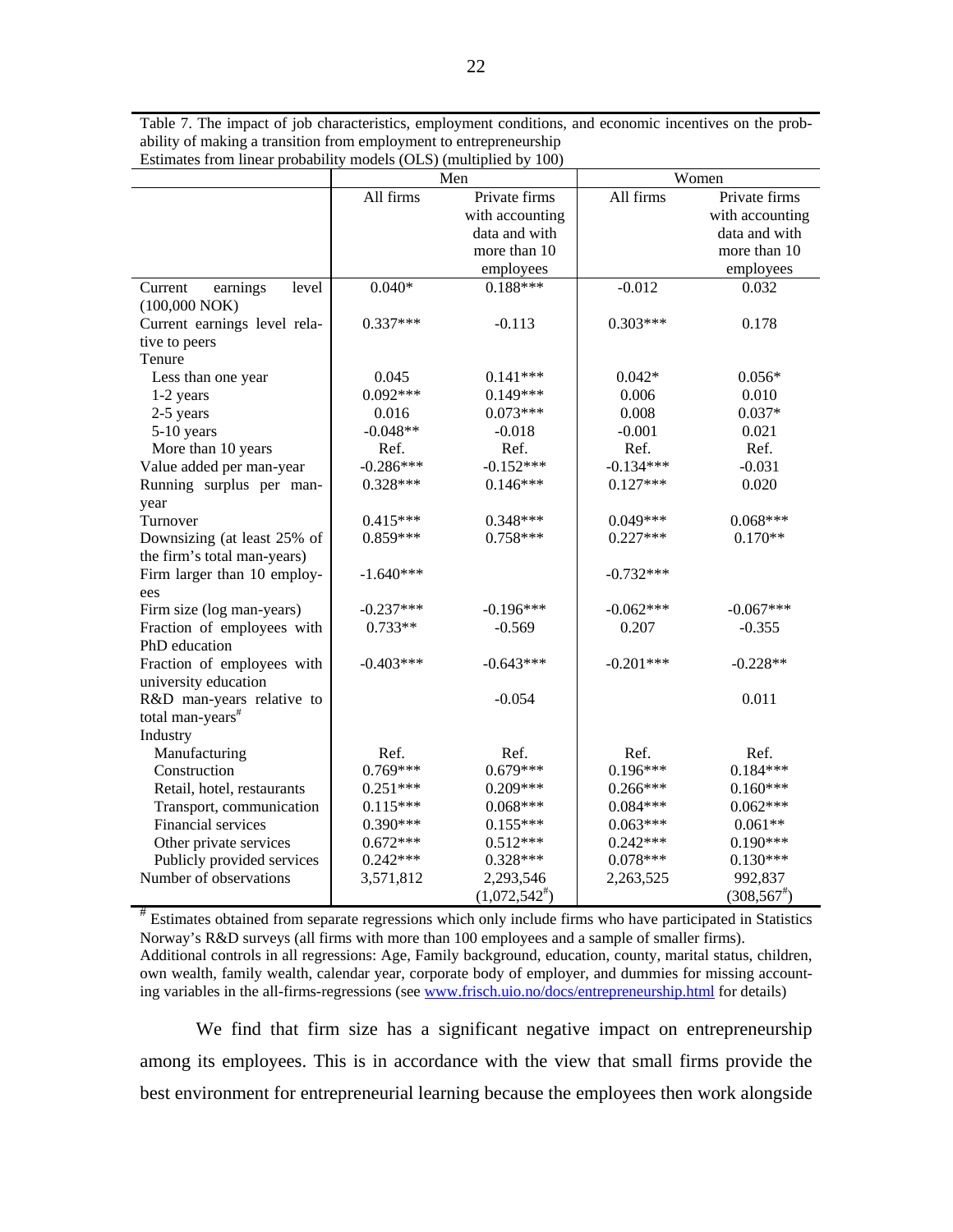the firm's manager and/or founder; see Gompers et al. (2005) and Hyytinen and Maliranta (2008). Accordingly, it casts doubt on the popular argument that large firms spawn entrepreneurship due to their rigid wage systems and their inability to compensate their employees for innovative ideas; see Hvide (2007).

 There are no clear-cut effects of human capital composition at the workplace. Entrepreneurship seems to be weakly positively affected by the fraction of workers with PhD education, while the fraction with a university degree has a negative impact. Based on a sub-sample of the data – consisting of the employees in larger firms who have participated in the R&D surveys (conducted regularly by Statistics Norway), we also find that the R&D-intensity – measured by the number of man-years devoted to R&D relatively to the total number of man-years in the firm – has no significant effect on entrepreneurship behavior.

 Unsurprisingly, there are large differences in entrepreneurship across industries. The entrepreneurship propensity is highest in construction and private services; and lowest in the manufacturing industries. This seems to be in line with our theoretical discussion of entrepreneurship in the introduction.

#### **Family background and wealth**

We assess the impacts of family background, family resources and economic conditions on the basis of the same statistical model. However, for the purpose of examining the roles of these factors, we divide the population into different samples based on marital status rather than firm size. Table 8 presents the results. We assume that three sources of wealth may play distinct roles in the entrepreneurship decision process; own wealth, the spouse's wealth, and the parents' wealth. Since the wealth level in the current year may be directly affected by an entrepreneurship decision, we only allow wealth to affect entrepreneurship with a lag. Being in control of assets clearly tends to affect entrepreneurship positively, particularly for married workers. However, while the entrepreneurship decisions of married women are much more sensitive with respect to own wealth than with respect to the spouse's wealth, married men respond more strongly to the spouse's wealth. The pattern of gender-biased interaction between spouses is further reinforced by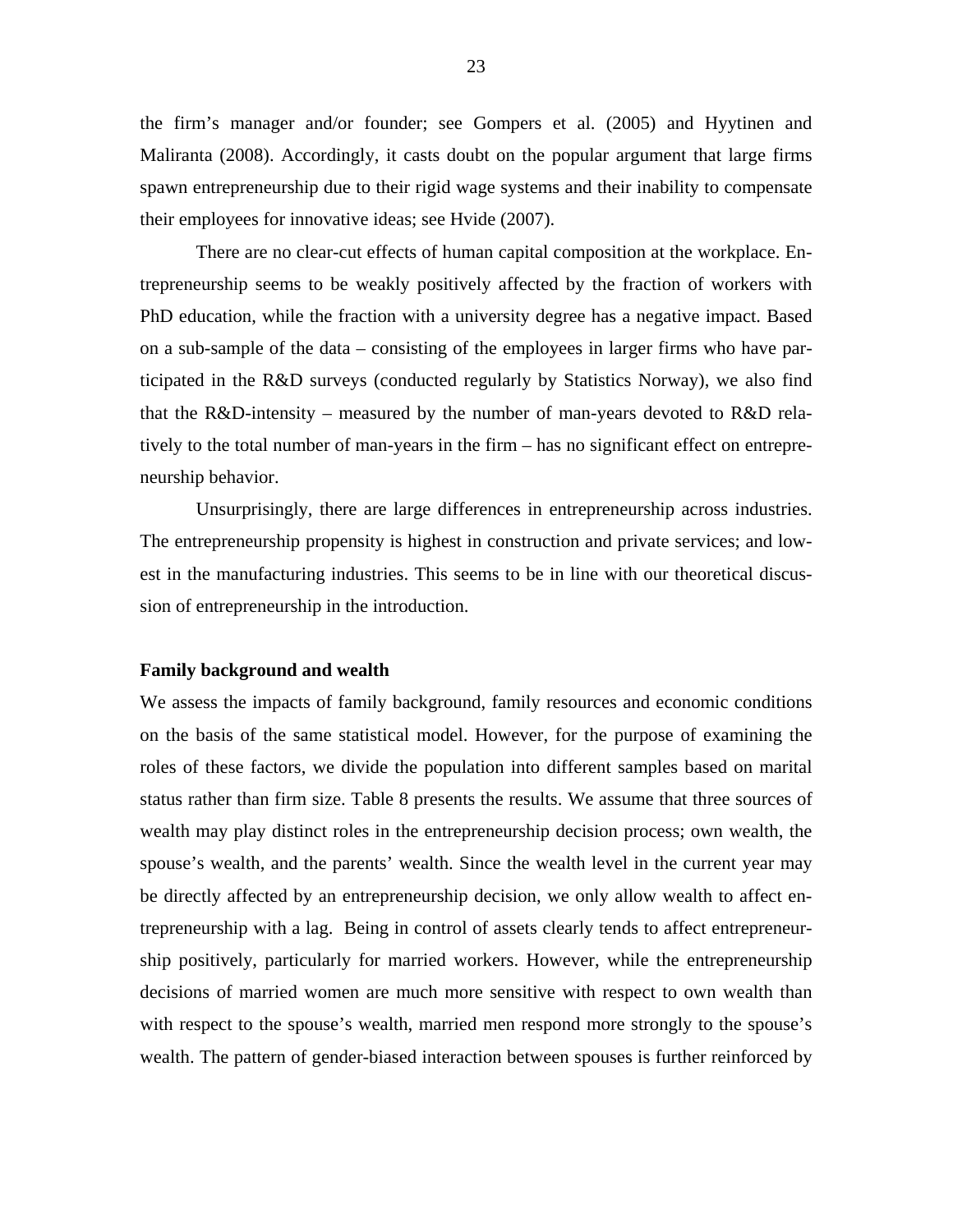the finding that the spouse's earnings have a stronger effect on male than on female en-

trepreneurship.

| maxing a transition from employment to entreprenettismp<br>Estimates from linear probability models (OLS) (multiplied by 100) |                |                  |                |                  |  |  |
|-------------------------------------------------------------------------------------------------------------------------------|----------------|------------------|----------------|------------------|--|--|
|                                                                                                                               | Men            |                  |                | Women            |  |  |
|                                                                                                                               | <i>Married</i> | <i>Unmarried</i> | <i>Married</i> | <i>Unmarried</i> |  |  |
| Wealth (last year, Mill. NOK)                                                                                                 |                |                  |                |                  |  |  |
| Own wealth                                                                                                                    | $0.188***$     | $-0.195***$      | $0.102***$     | $-0.002$         |  |  |
| Spouse's wealth                                                                                                               | $0.325**$      |                  | $0.033*$       |                  |  |  |
| Parent's wealth                                                                                                               | $0.336***$     | $0.267***$       | $0.127***$     | $0.082***$       |  |  |
| Earnings (100,000 NOK)                                                                                                        |                |                  |                |                  |  |  |
| Own earnings                                                                                                                  | $-0.079$       | $0.186***$       | $-0.079$       | $-0.027$         |  |  |
| Spouse's earnings                                                                                                             | $0.023*$       |                  | $0.012*$       |                  |  |  |
| Max (parent's education)                                                                                                      | $0.015***$     | $0.019***$       | 0.003          | $0.008**$        |  |  |
| Parent being entrepreneur                                                                                                     | $0.971***$     | $0.556***$       | $0.441***$     | $0.287***$       |  |  |
| Local unemployment rate educa-                                                                                                | $-2.490*$      | $-2.330**$       | 1.310          | 0.913            |  |  |
| tion group                                                                                                                    |                |                  |                |                  |  |  |
| Change in local unemployment                                                                                                  | $-1.770$       | $-0.069$         | 2.890*         | 0.580            |  |  |
| rate education group                                                                                                          |                |                  |                |                  |  |  |
| Previous unemployment experi-                                                                                                 | $-0.296***$    | $-0.361***$      | $-0.085*$      | $-0.114***$      |  |  |
| ence                                                                                                                          |                |                  |                |                  |  |  |
| Industry experience outside firm                                                                                              | $0.100***$     | $0.107***$       | $0.030***$     | $0.050***$       |  |  |
| Age of youngest child                                                                                                         |                |                  |                |                  |  |  |
| No children                                                                                                                   | Ref.           | Ref.             | Ref.           | Ref.             |  |  |
| $0-3$ years                                                                                                                   | $0.276***$     | $0.327***$       | $0.073*$       | $0.042*$         |  |  |
| 4-6 years                                                                                                                     | $0.357***$     | $0.363***$       | 0.063          | 0.031            |  |  |
| $7-16$ years                                                                                                                  | $0.275***$     | $0.331***$       | 0.015          | $0.055**$        |  |  |
| 17 years or more                                                                                                              | $0.214***$     | $0.293***$       | 0.012          | 0.040            |  |  |
| Number of observations                                                                                                        | 1,261,080      | 1,429,124        | 766,378        | 889,066          |  |  |

Table 8. The impact of entrepreneurship opportunities, wealth, and family obligations on the probability of making a transition from employment to entrepreneurship

Additional controls in all regressions: Age, Family background, education, industry, county, calendar year, job characteristics (see Table 3). Data restricted to include observations for which at least one parent is still alive

#### *4.3. The unemployment- entrepreneurship transition*

We take a further look at defensive entrepreneurship by examining the transition from unemployment to entrepreneurship. And again, we divide the sample into married and non-married individuals. Given the much smaller population of unemployed individuals, it is difficult to obtain precise estimates for many of the coefficients of interest. We again find that the spouse's wealth has a significant – both in the statistical and the substantive interpretation of this word – impact on male entrepreneurship, but no impact on female entrepreneurship. And again, we find that the same is true for the spouse's earnings.

 The local education-specific unemployment rate tends to affect entrepreneurship negatively for all groups, although the effect is statistically significant only for unmarried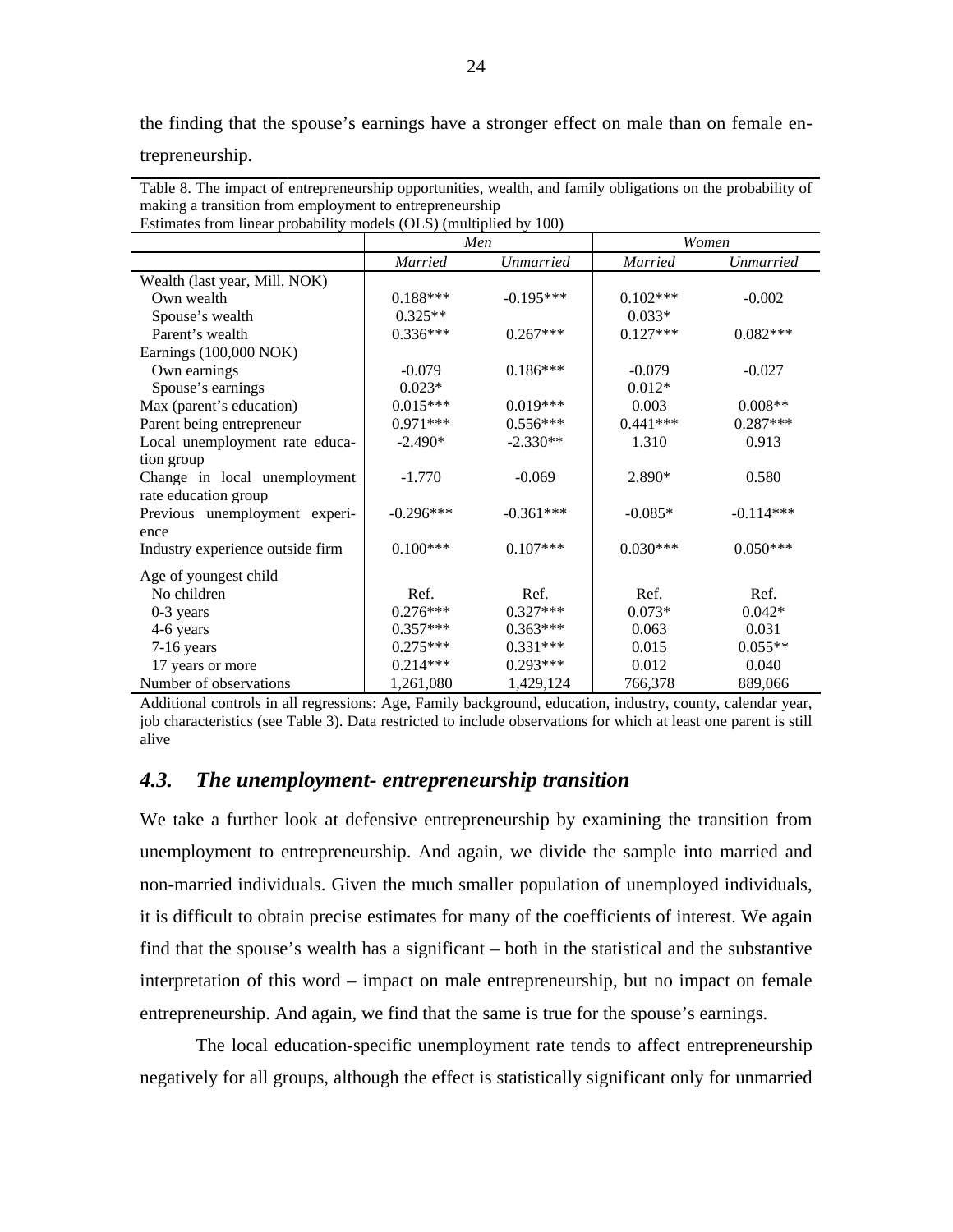men; see Table 9. Own unemployment duration affects entrepreneurship negatively. Having a foot inside the labor market – in the form of some part time work – has a significant positive impact on entrepreneurship. Hence, while full employment is associated with a lower entrepreneurship propensity than unemployment, *some* employment (underemployment) is associated with higher entrepreneurship propensity than full unemployment. Participation in active labor market programs, on the other hand, correlates negatively with entrepreneurship, perhaps reflecting that these programs often are designed to motivate job *search* rather than job *creation*. We emphasize, however, that neither part-time work nor program participation are randomly assigned, hence the estimated impacts of these indicators may reflect spurious correlation as well as causality.

| Table 9. The impact of entrepreneurship opportunities, wealth, and family obligations on the probability of |
|-------------------------------------------------------------------------------------------------------------|
| making a transition from unemployment to entrepreneurship (percentage points)                               |
| Estimates from linear probability models (OLS) (multiplied by 100)                                          |

| <b>EStimates Hom mical probability models (OES)</b> (mumplied by TOO) |                | Men              |                | Women       |  |  |
|-----------------------------------------------------------------------|----------------|------------------|----------------|-------------|--|--|
|                                                                       |                |                  |                |             |  |  |
|                                                                       | <b>Married</b> | <b>Unmarried</b> | <b>Married</b> | Unmarried   |  |  |
| Wealth (last year, Mill. NOK)                                         |                |                  |                |             |  |  |
| Own wealth                                                            | $-0.582$       | $-2.060**$       | 0.295          | $-0.480**$  |  |  |
| Spouse's wealth                                                       | $2.370***$     |                  | $-0.076$       |             |  |  |
| Parent's wealth                                                       | $0.780**$      | $0.433***$       | $0.216*$       | $0.181***$  |  |  |
| Earnings (100,000 NOK)                                                |                |                  |                |             |  |  |
| Spouse's earnings                                                     | $0.323**$      |                  | 0.041          |             |  |  |
| Max (parent's education)                                              | $0.146**$      | $0.047***$       | $0.074***$     | $0.028**$   |  |  |
| Parent being entrepreneur                                             | $3.160***$     | $1.080***$       | $1.180***$     | $0.394***$  |  |  |
| Local unemployment rate educa-                                        | $-17.700$      | $-7.340*$        | $-5.160$       | $-0.887$    |  |  |
| tion group                                                            |                |                  |                |             |  |  |
| Change in local unemployment                                          | $-32.200$      | $-9.300$         | $-9.340$       | $-3.090$    |  |  |
| rate education group                                                  |                |                  |                |             |  |  |
| Unemployment duration (months)                                        | $-0.046***$    | $-0.018***$      | $-0.009**$     | $-0.006***$ |  |  |
| Access to some part-time work                                         | $2.300***$     | $1.190***$       | $-0.048$       | $-0.013$    |  |  |
| Participant in active labor market                                    | $-3.220***$    | $-0.558***$      | $-0.705***$    | $-0.149*$   |  |  |
| program (ALMP)                                                        |                |                  |                |             |  |  |
| Age of youngest child                                                 |                |                  |                |             |  |  |
| No children                                                           | Ref.           | Ref.             | Ref.           | Ref.        |  |  |
| $0-3$ years                                                           | 1.580***       | 1.350***         | $-0.329$       | $-0.090$    |  |  |
| 4-6 years                                                             | $2.270***$     | 1.030***         | 0.141          | 0.054       |  |  |
| 7-16 years                                                            | $2.510***$     | 1.190***         | 0.095          | 0.111       |  |  |
| 17 years or more                                                      | $2.620***$     | $0.915***$       | $-0.184$       | $-0.021$    |  |  |
| Number of observations                                                | 39658          | 170596           | 70727          | 147359      |  |  |

Additional controls in all regressions: Age, Family background, education, industry, county, calendar year, job characteristics, and level of UI benefits (see www.frisch.uio.no/docs/entrepreneurship.html for details). Data restricted to include observations for which at least one parent is still alive.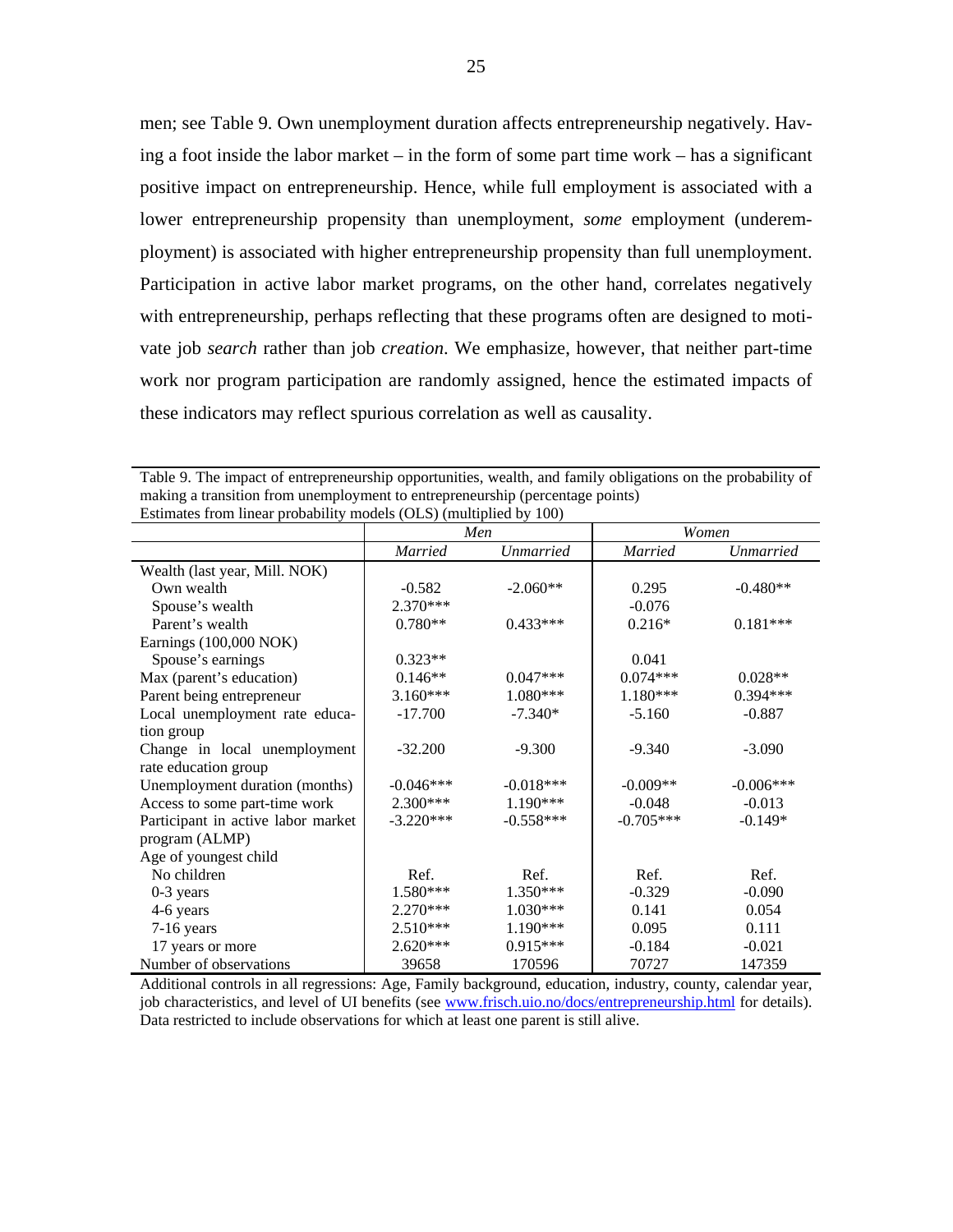#### **5. The performance of new entrepreneurs**

This section examines the outcomes of entrepreneurship decisions on the entrepreneurs' economic performance during the subsequent 5 years. The analysis is based on the entrants to entrepreneurship from employment and unemployment, respectively, between October 2000 and October 2001. Those who leave employment for entrepreneurship are denoted *offensive* entrepreneurs, while those who enter entrepreneurship from unemployment are called *defensive* entrepreneurs. Figure 4 first takes a look at the distribution of labor market states from 2002 through 2005 for these two groups. It is evident that many entrepreneurship endeavors are short-lived, particularly among those following a period of unemployment. Around 40 percent of these defensive entrepreneurship periods last shorter than one year and 60 percent lasts shorter than four years. However, a significant fraction of the terminated entrepreneurship endeavors are followed by regular employment, suggesting that entrepreneurship may have served as a stepping stone towards employment. Even among the offensive entrepreneurs, 34 percent of the endeavors last shorter than a year and 52 per cent lasts shorter than four years.

![](_page_27_Figure_2.jpeg)

Figure 4. The distribution of main economic activities 2002-2005 for entrants to entrepreneurship in 2001.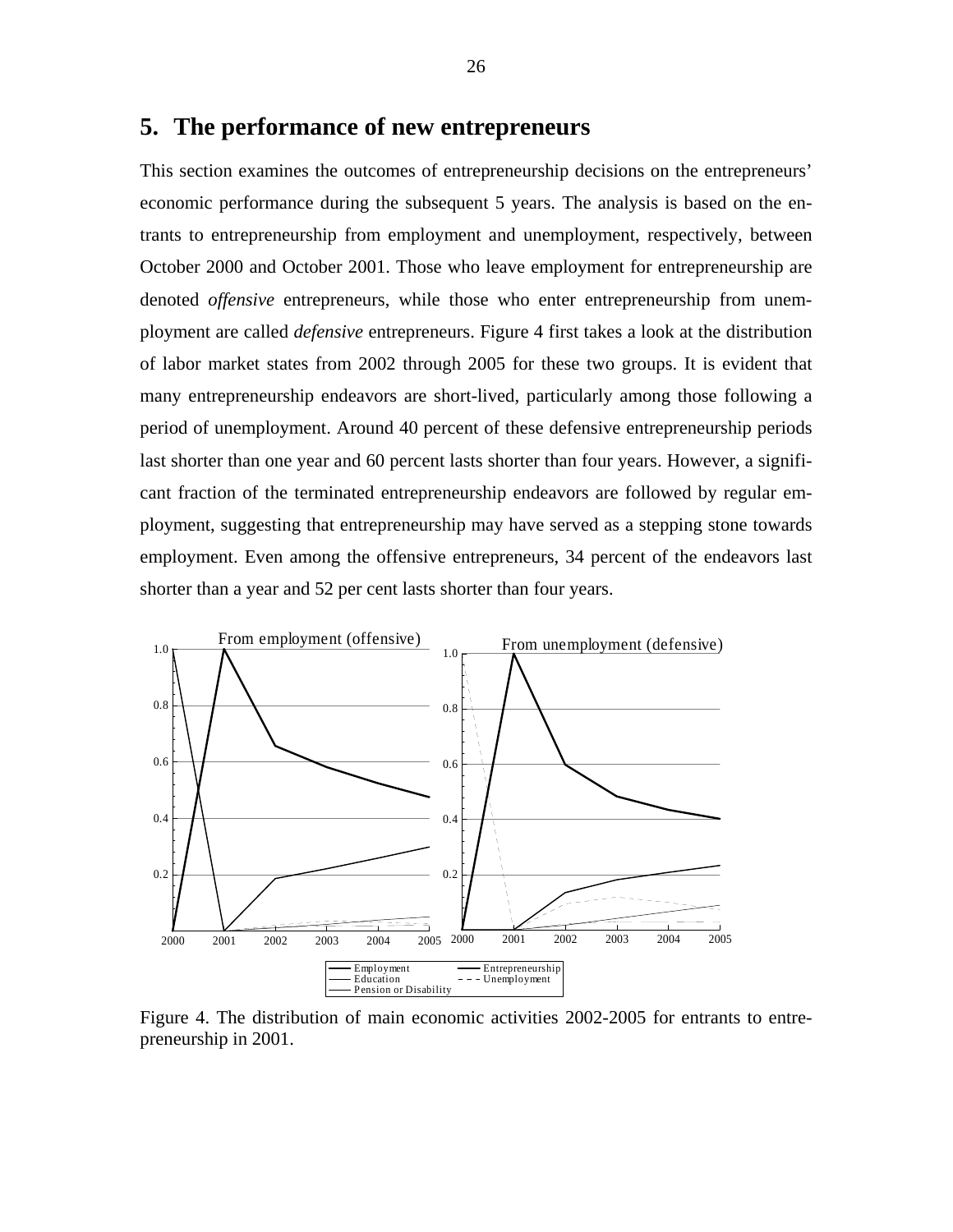To assess the financial rewards to entrepreneurship, we compare the 1997-2006 income paths (including earnings, dividends, capital income etc.) for the 2001 entrepreneurs with control groups of non-entrepreneurs. We construct separate control groups for offensive and defensive entrepreneurs by means *matching* (with 3 controls for each "treatment"). For this purpose, we have estimated models similar to those presented in Sections 4.2 and 4.3 to account for the transitions to entrepreneurship in 2001, from employment and unemployment, respectively. However, to improve the quality of the matches, we have estimated the employment-entrepreneur transition separately for rather narrowly defined education-age groups (this was not possible for the unemploymententrepreneur transition due to the much lower number of observations), and also included a more detailed account of past earnings. Hence, we use *exact matching* on education, gender and age-group (in 10-year intervals), and select the three controls on the basis of *nearest neighbor propensity score* within each group. The controls are persons who did not become entrepreneurs in 2001, implying that we do not rule out transitions to entrepreneurship after 2001. Our two treatment groups consist of 10,424 (offensive) and 1,623 (defensive) entrepreneurs, respectively.

 Figure 5 presents the income developments for the *offensive* 2001 entrepreneurs and for their matched control group members. Note that we do not condition on survival as entrepreneur in this comparison, hence any changes in the income path resulting from entrepreneurship comprise the direct reward of the entrepreneurial activity as well as any indirect rewards through impacts on the subsequent employment career. The upper panels show median incomes for treatment and controls among men and women, respectively, while the lower panels show the income *differences* between the treatments and the controls at different points of the two income distributions. In addition to the median, we report income differentials at the  $10^{th}$ , the  $25^{th}$ , the  $75^{th}$ , and the  $90^{th}$  percentiles of the income distributions for treatment and controls. Mean incomes are actually not very informative in this case, since they are so strongly affected by a few outliers (which we are not able to match appropriately). The income profiles prior to 2001 are included to facilitate an assessment of the quality of the matches. The treatments and the controls tended to have very similar income profiles prior to the moment of treatment, indicating that the two groups are indeed comparable.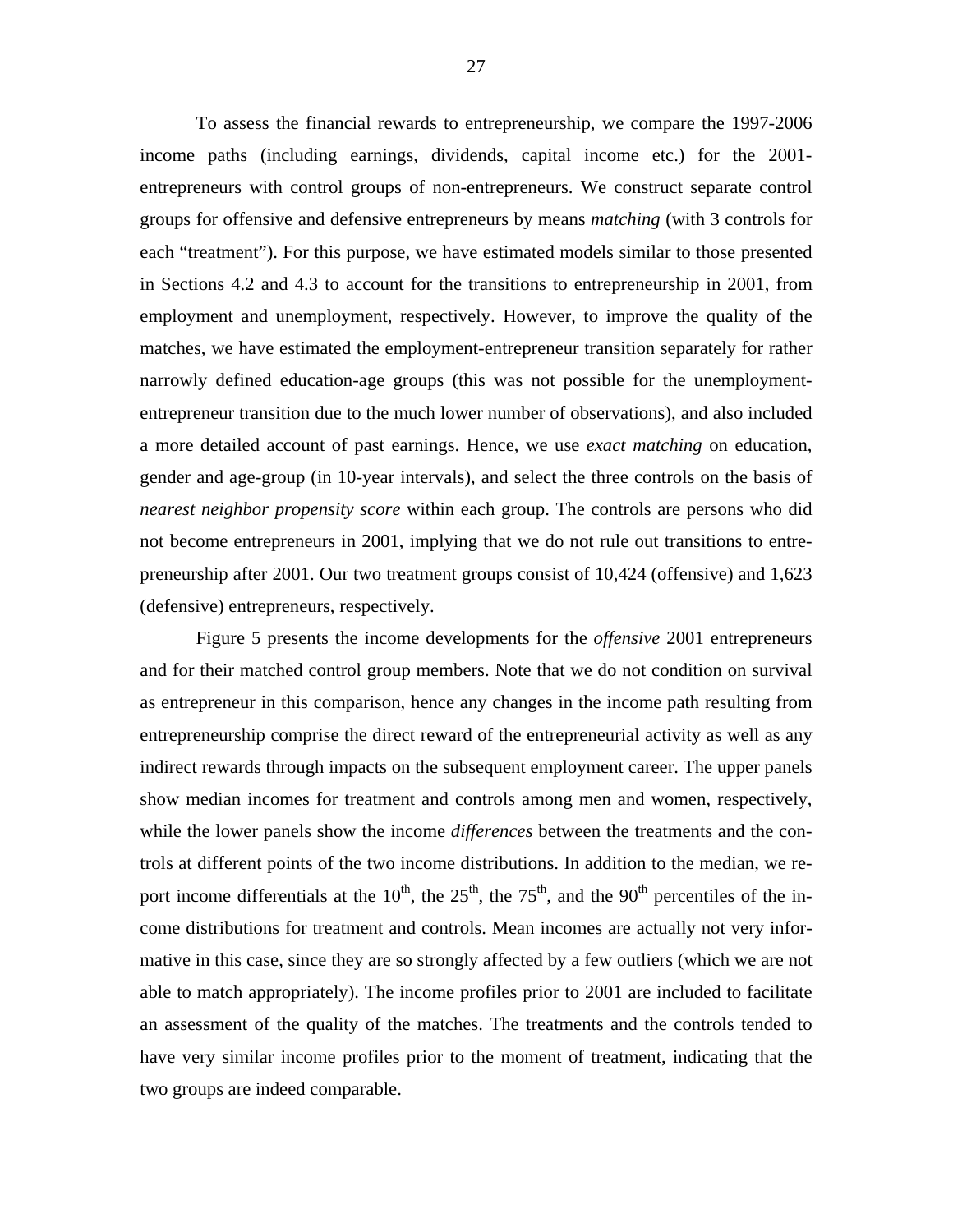![](_page_29_Figure_0.jpeg)

Figure 5. Total annual incomes for the 2001 offensive entrepreneurs (entering entrepreneurship from employment) and a matched comparison group from 1997 to 2006.

There is clearly a marked shift in the income differentials from 2001 and onwards, suggesting that the entrepreneurship decisions in 2001 indeed had a major impact on future income developments. While the median male entrepreneur did slightly better than his control group counterpart the first years after the entrepreneurship decision, the median female entrepreneur did significantly better than her counterpart. The higher female reward does not reflect higher entrepreneurial earnings, however; it rather reflects the poorer earnings development among the employed female non-entrepreneurs (controls). The most conspicuous impact of the entrepreneurship decision for both males and females is to increase income dispersion; see the two lower panels of Figure 5. Hence, the higher incomes experienced for the majority of entrepreneurs are clearly "paid for" in the form of a higher income risk. The upside of entrepreneurship seems to be much larger than the downside, however, and entrepreneurs in the upper quartile of the income distribution receive great financial rewards. Note also that the income differentials reported in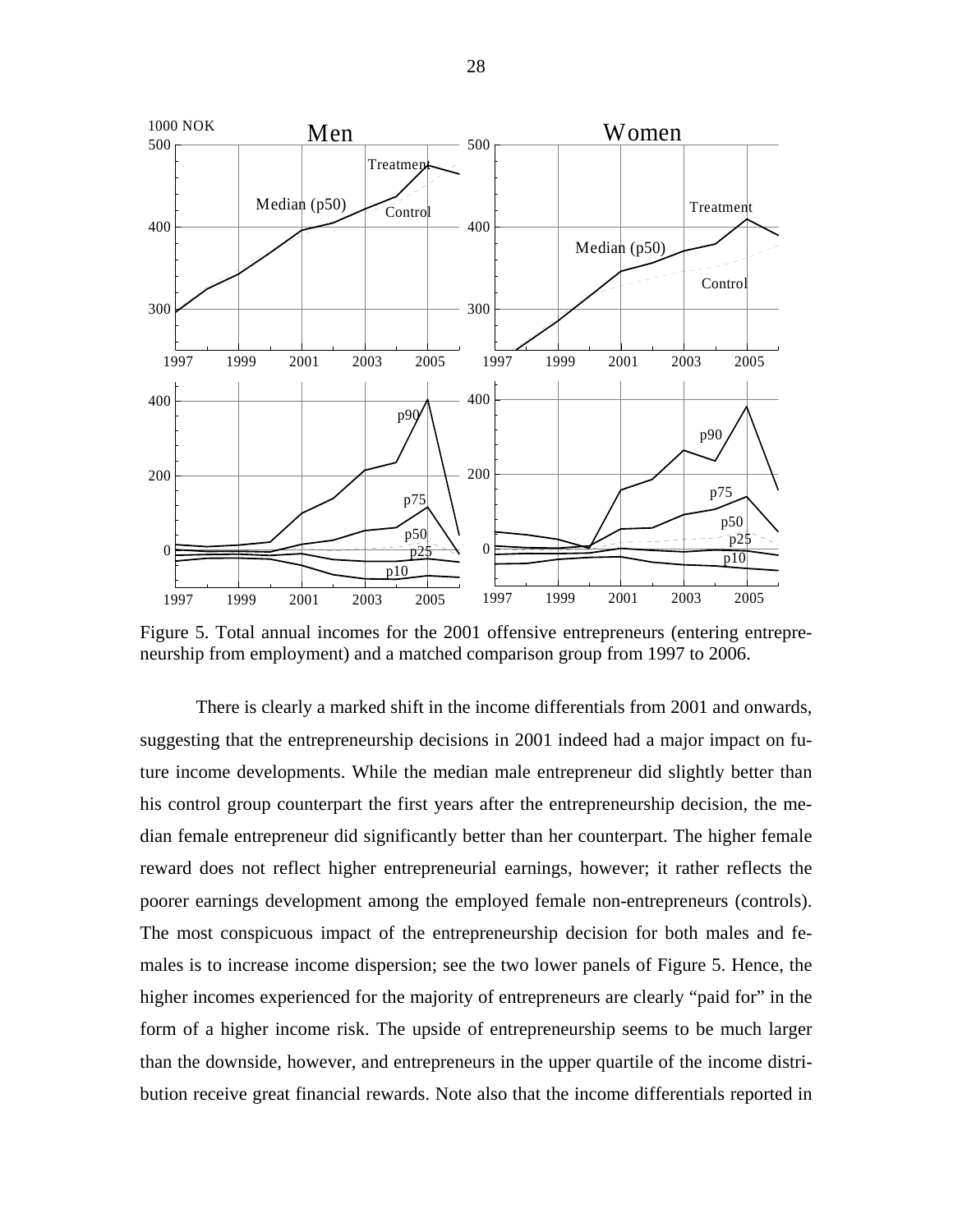Figure 5 underrate the entrepreneurs' personal financial gains, since the bulk of entrepreneurial earnings are taxed at a lower rate than labor earnings. The entrepreneurs' conspicuous earnings spike in 2005 is clearly related to the fact that this was the last year before an announced 28 percent tax on dividends (above a certain "safe-return" level) was introduced; see Section 3. The tax reform in fact gave the entrepreneurs a strong incentive to reveal their true income in 2005, including any retained profits from the 2001- 2004-period. From 2006, however, entrepreneurs again had tax-incentives to retain parts of the profits in the firm. Hence, we expect entrepreneurial earnings to be somewhat under-reported in 2001-2005, to be strongly over-reported in 2005, and again become under-reported in 2006.

![](_page_30_Figure_1.jpeg)

Figure 6. Total annual incomes in for the 2001 defensive entrepreneurs (entering entrepreneurship from unemployment) and a matched comparison group from 1997 to 2006.

Figure 6 presents the income developments for the *defensive* 2001 entrepreneurs together with their matched controls. Unfortunately, we cannot claim the same high quality of these matches. Even though median incomes for the treatment and control groups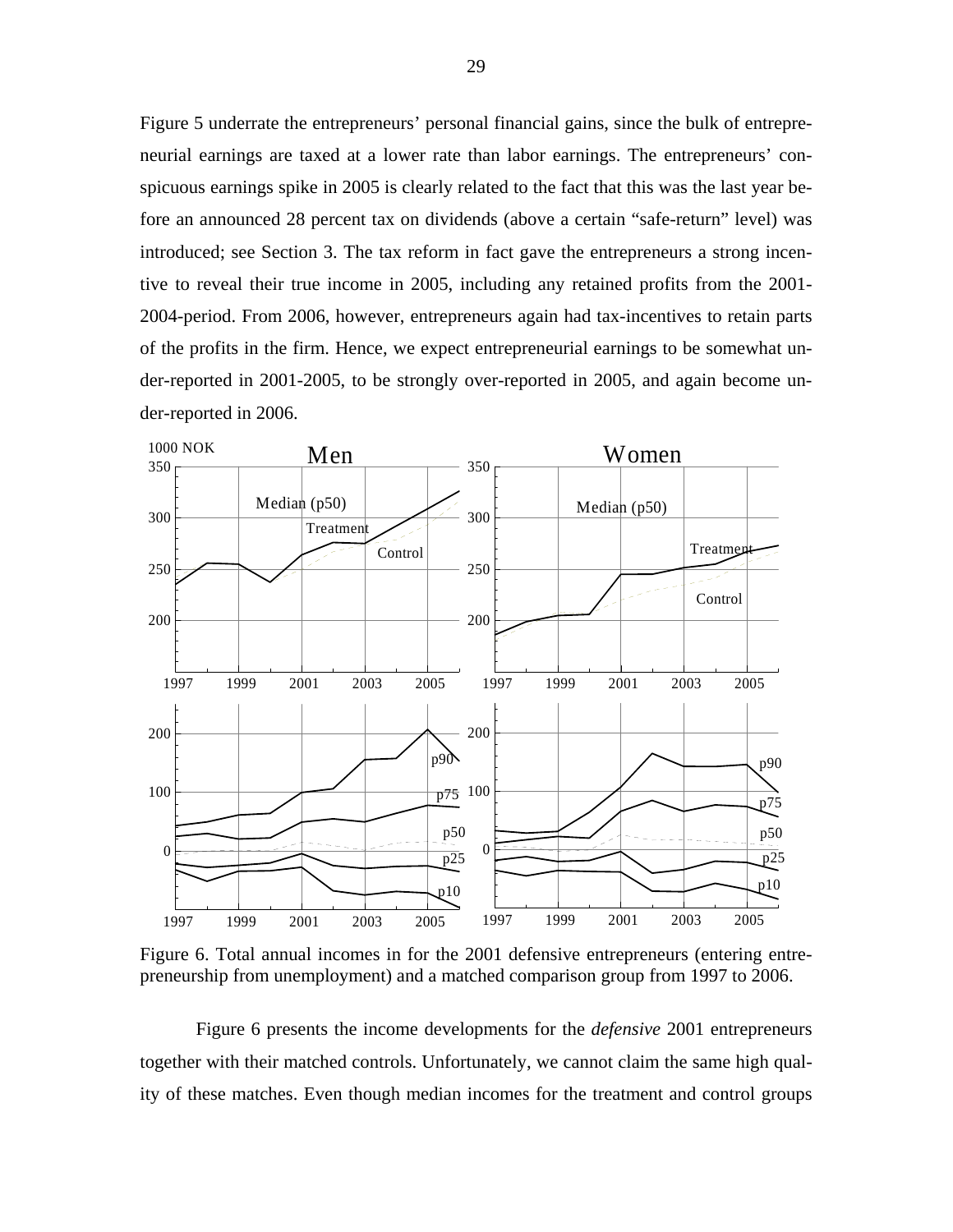were similar in the years prior to the entrepreneurship decision, there were some differences across other parts of the distribution suggesting that the treatment and the control groups differ to some extent; see the two lower panels. Yet, there clearly are significant shifts taking place around the time of the entrepreneurship decision. And again, we find that the median entrepreneur does better than the median non-entrepreneur.

The favorable outcomes of entrepreneurship do not depend entirely on entrepreneurship survival. This point is illustrated in Figure 7, where we show the difference median earnings for the entrepreneurs versus the comparison group members, where the former group is split according to whether they were still entrepreneurs in 2005 or not. For all entrepreneur groups, median earnings seem to rise in the year of entrepreneurship (2001). But while the median surviving entrepreneur experiences a further gain, the nonsurvivor returns to a median income path similar to the comparison group of nonentrepreneurs. Yet, even among non-survivors, it seems that the upside is larger than the downside; hence, entrepreneurship clearly represents a stepping stone back to regular employment for some unemployed job seekers.

![](_page_31_Figure_2.jpeg)

Figure 7. Difference in median earnings 1997-2006 between 2001 entrepreneurs and comparison group members, conditional on the entrepreneurs' status in 2005.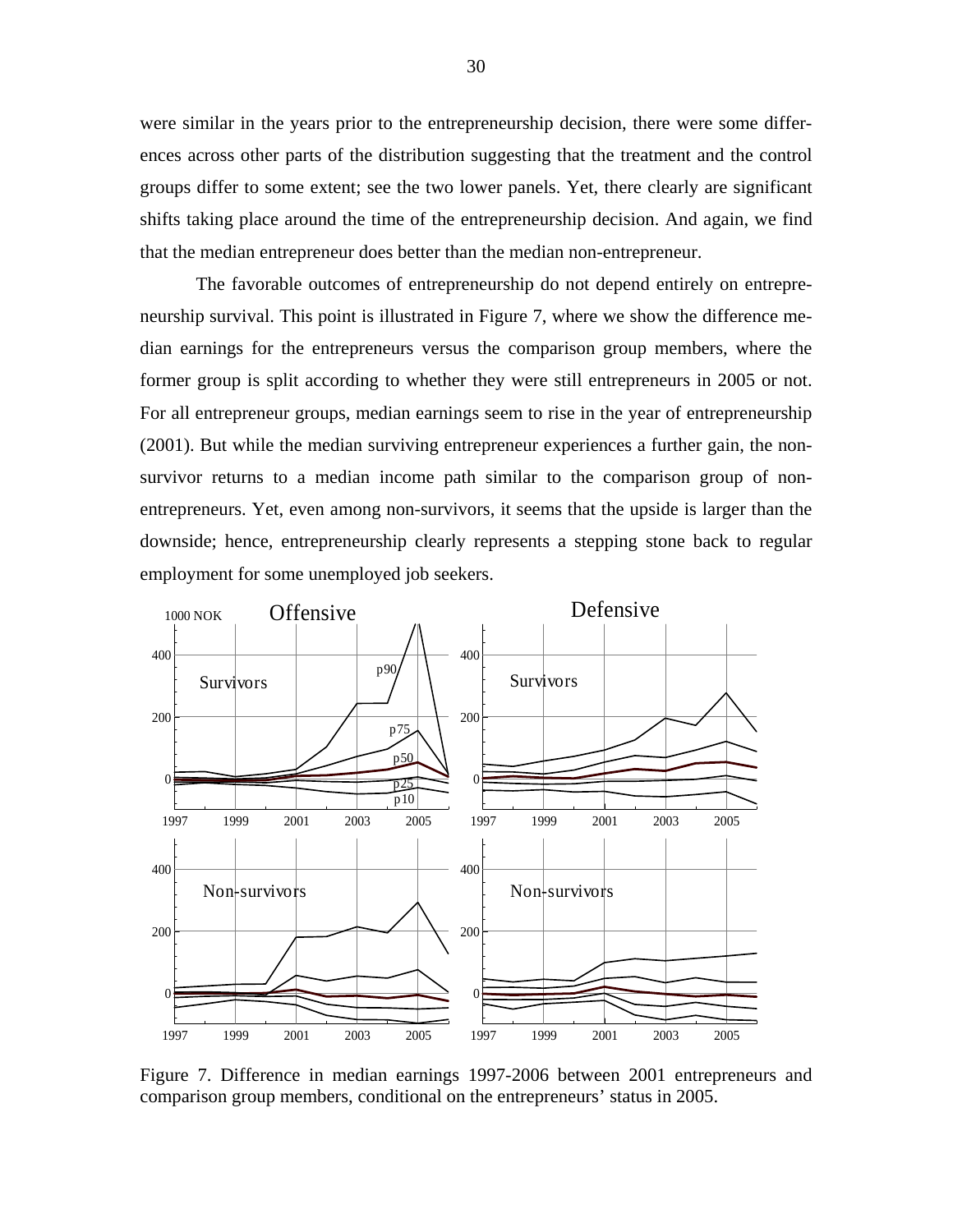### **6. Conclusion**

In the present paper we use a unique Norwegian matched worker-firm-owner dataset to analyze the origins and outcome of entrepreneurship. We examine both the crosssectional entrepreneurship propensity in 2005 and the transition from employment and unemployment into entrepreneurship in the period 2000-2005. Our data allow us to operate with a wider measure of entrepreneurship than the pure self-employment concept commonly applied in the literature. Our entrepreneurship definition consists of both selfemployed in the form of sole proprietorship and employees in partly self-owned limited liability firms. The objective of this paper has been to exploit our extraordinarily rich dataset to provide an overview of the key determinants behind entrepreneurship, as well as to reconsider the issue of how entrepreneurial endeavors are rewarded in a welfare state economy like Norway. As a consequence, we have not plowed deeply into any single research question. This is on our agenda for future research.

A key finding is that entrepreneurs tend to be rather generously rewarded. Even though the entrepreneurship decision clearly marks the transition into a high-risk economic environment, we find that the upside tends to be much larger than the downside. And the median entrepreneur experiences a significant rise in pre-tax income (the aftertax gain is even larger, since parts of the entrepreneurial incomes are taxed at a lower rate than earnings). Even among those who fail in entrepreneurship – in the sense that they terminate their entrepreneurship state within five years – do we find evidence of substantial gains, although the median entrepreneur in this group does not perform better economically than he/she would have done in the absence of the entrepreneurship endeavor.

Examining the origins of entrepreneurship, we find that the gender differences are huge, despite Norway's reputation as a country with equal opportunities for men and women. In 2005, the average entrepreneur rate was 13.4 percent for men and 4.0 percent for women. And the difference does hardly change at all when we include controls for education, age, marital status and children (the only exception being married couples without children). We also show that occupational qualifications (in the form of narrowly defined educational attainment) have a large impact on the probability of becoming an entrepreneur. The most entrepreneurial occupations are dentists, veterinaries and hairdressers; all occupations where firms tend to be small and hence the fraction of owners to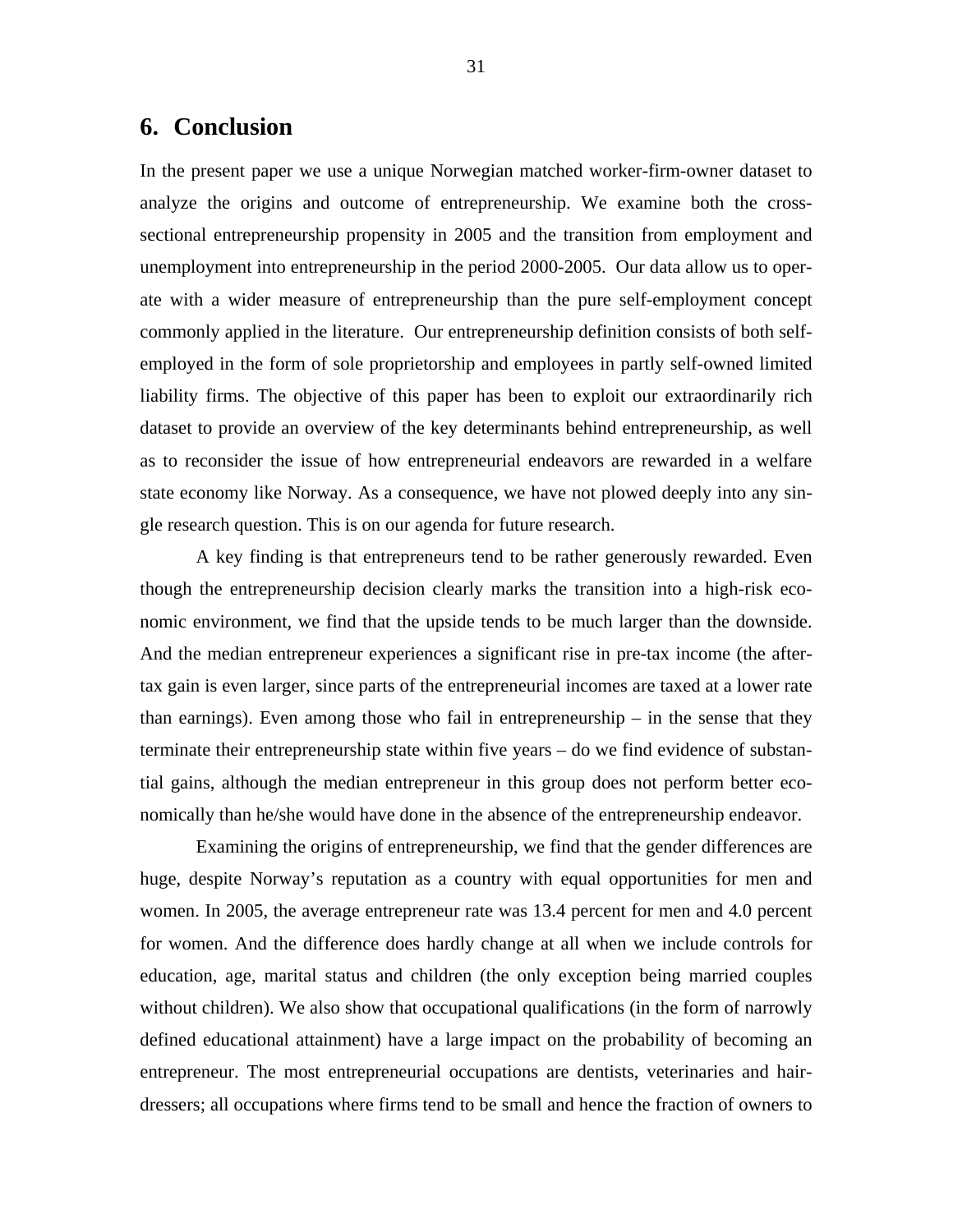employees is high. Somewhat discouragingly perhaps – at least from a Schumpeterian point of view where the entrepreneur is seen as the economy's innovator – scientists with a PhD are among the *least* entrepreneurial of all education groups.

We also examine how characteristics of a present employer influence the transition rate into entrepreneurship. The transition rate is high if the value added per worker is low, if profit per worker is high, and if the firm is downsizing. Unemployed workers have a higher transition rate to entrepreneurship than employed workers, but their transition rate depends negatively on unemployment in the local labor market. Personal wealth increases the transition rate to entrepreneurship, both own wealth, the spouse's wealth (for men) and the parent's wealth. If the parents have been entrepreneurs this increases the offspring's entrepreneurial rate.

#### **References**

- Argawal, R., Echambadi, R., Franco, M. A. and Sarkar M. B. (2004). Knowledge Transfer through inheritance: Spinout generation, development and survival. *Academy Management Journal*, Vol. 47, 501-522.
- Bhidé, A. W. (2000) *The Origin and Evolution of New Businesses*, Oxford University Press.
- Bosma, N., Jones, K. Autio, E., Levie, J. (2008) The 2007 Executive Report. Global Entrepreneurship Monitor (www.gemconsortium.org)
- Bratsberg, B., Raaum, O., and Røed, K. (2008) When Minority Labor Migrants Meet the Welfare State. CReAM Discussion Paper Series No. 17/08, UCL, London.
- Gompers, P., Lerner, J. and Scharfstein, D. (2005) Entrepreneurial Spawning: Public Corporations and the Genesis of New Ventures, 1986 to 1999, *Journal of Finance,*
- Hamilton, B. H. (2000) Does Entrepreneurship Pay? An Empirical Analysis of the Returns to Self-Employment. *Journal of Political Economy*, Vol. 108, No. 3, 604- 631.
- Hellman, T. (2006). When do Employees Become Entrepreneurs? *Management Science* 53(6), 919-933.
- Hvide, H. K. (2007) The Quality of Entrepreneurs. Working paper. Available at SSRN.